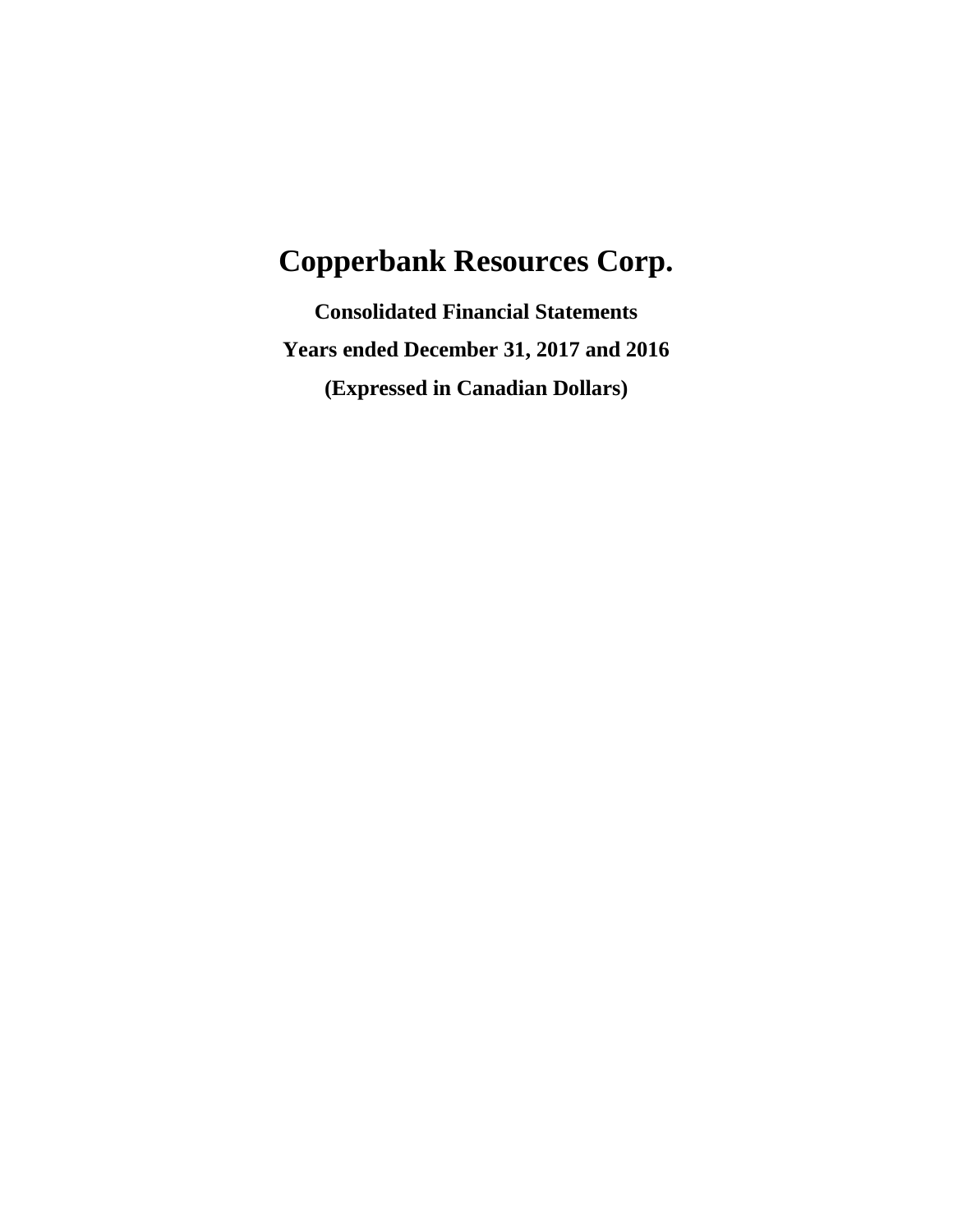

# **INDEPENDENT AUDITORS' REPORT**

#### **TO THE SHAREHOLDERS OF COPPERBANK RESOURCES CORP.**

We have audited the accompanying consolidated financial statements of Copperbank Resources Corp., which comprise the consolidated statements of financial position as at December 31, 2017 and 2016 and the consolidated statements of comprehensive loss, changes in equity and cash flows for the years then ended, and a summary of significant accounting policies and other explanatory information.

#### *Management's Responsibility for the Consolidated Financial Statements*

Management is responsible for the preparation and fair presentation of these consolidated financial statements in accordance with International Financial Reporting Standards, and for such internal control as management determines is necessary to enable the preparation of consolidated financial statements that are free from material misstatement, whether due to fraud or error.

#### *Auditors' Responsibility*

Our responsibility is to express an opinion on these consolidated financial statements based on our audits. We conducted our audits in accordance with Canadian generally accepted auditing standards. Those standards require that we comply with ethical requirements and plan and perform the audit to obtain reasonable assurance about whether the consolidated financial statements are free from material misstatement.

An audit involves performing procedures to obtain audit evidence about the amounts and disclosures in the consolidated financial statements. The procedures selected depend on the auditors' judgment, including the assessment of the risks of material misstatement of the consolidated financial statements, whether due to fraud or error. In making those risk assessments, the auditor considers internal control relevant to the entity's preparation and fair presentation of the consolidated financial statements in order to design audit procedures that are appropriate in the circumstances, but not for the purpose of expressing an opinion on the effectiveness of the entity's internal control. An audit also includes evaluating the appropriateness of accounting policies used and the reasonableness of accounting estimates made by management, as well as evaluating the overall presentation of the consolidated financial statements.

We believe that the audit evidence we have obtained in our audits is sufficient and appropriate to provide a basis for our audit opinion.

#### *Opinion*

In our opinion, these consolidated financial statements present fairly, in all material respects, the financial position of Copperbank Resources Corp. as at December 31, 2017 and 2016, and its financial performance and its cash flows for the years then ended in accordance with International Financial Reporting Standards.

#### *Emphasis of Matter*

Without qualifying our opinion, we draw attention to note 1 in the consolidated financial statements, which describes matters and conditions that indicate the existence of a material uncertainty that may cast significant doubt about the Company's ability to continue as a going concern.

 $\Omega$ muthe LLP

Chartered Professional Accountants

Vancouver, British Columbia April 17, 2018

> **Vancouver** 7th Floor 355 Burrard St Vancouver, BC V6C 2G8 2

**T:** 604 687 1231

**T:** 604 282 3600 **F:** 604 357 1376 **Langley** 305 – 9440 202 St Langley, BC V1M 4A6 **Nanaimo**

201 – 1825 Bowen Rd Nanaimo, BC V9S 1H1 **T:** 250 755 2111 **F:** 250 984 0886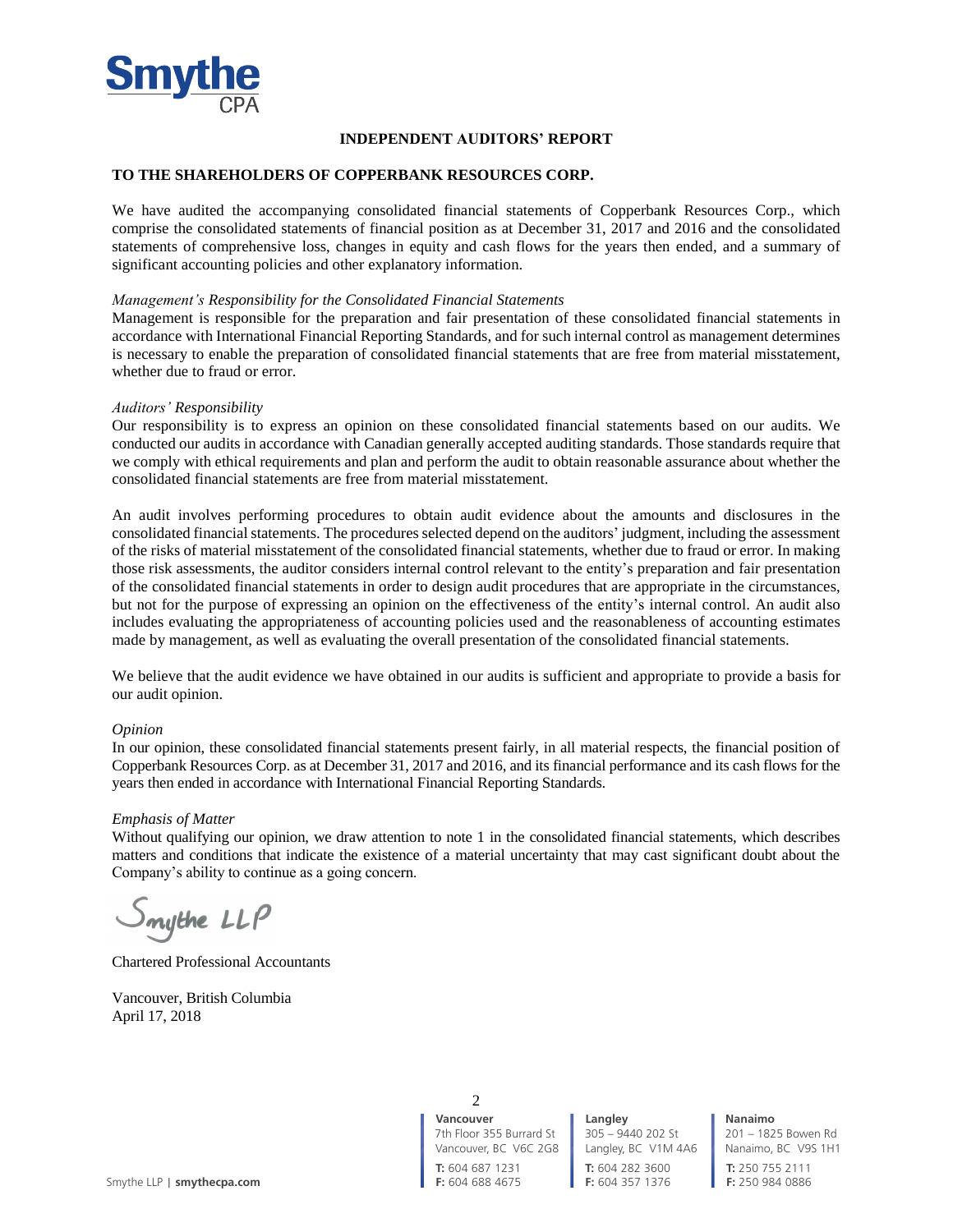# **Copperbank Resources Corp. Consolidated Statements of Financial Position (Expressed in Canadian dollars)**

|                                                   | <b>Note</b> | December 31,<br>2017 | December 31,<br>2016 |
|---------------------------------------------------|-------------|----------------------|----------------------|
|                                                   |             | \$                   | \$                   |
| <b>Assets</b>                                     |             |                      |                      |
| Current assets                                    |             |                      |                      |
| Cash and cash equivalents                         |             | 83,607               | 47,316               |
| Receivables                                       |             | 52,464               | 20,329               |
| Prepaid expenses and deposit                      | 4           | 47,691               | 9,251                |
|                                                   |             | 183,762              | 76,896               |
| Note receivable                                   | 7           | 8,326                | 15,141               |
| Reclamation deposit                               | 5           | 2,509                | 2,685                |
| Resource properties                               | 5           | 7,305,080            | 4,634,075            |
| <b>Total Assets</b>                               |             | 7,499,677            | 4,728,797            |
| <b>Liabilities</b>                                |             |                      |                      |
| <b>Current liabilities</b>                        |             |                      |                      |
| Accounts payable and accrued liabilities          |             | 381,875              | 209,359              |
| Due to related parties                            | 6           | 29,994               | 26,231               |
|                                                   |             | 411,869              | 235,590              |
| <b>Shareholders' equity</b>                       |             |                      |                      |
| Share capital                                     | 4           | 17,141,602           | 13,519,605           |
| Reserves                                          |             | 22,743,237           | 22,254,306           |
| Deficit                                           |             | (32, 797, 031)       | (31, 280, 704)       |
|                                                   |             | 7,087,808            | 4,493,207            |
| <b>Total Liabilities and Shareholders' Equity</b> |             | 7,499,677            | 4,728,797            |

Approved and authorized for issuance by the Board of Directors on April 17, 2018

| "Tony Ricci" | "Gianni Kovacevic " |
|--------------|---------------------|
| Director     | Director            |

*See accompanying notes to the consolidated financial statements*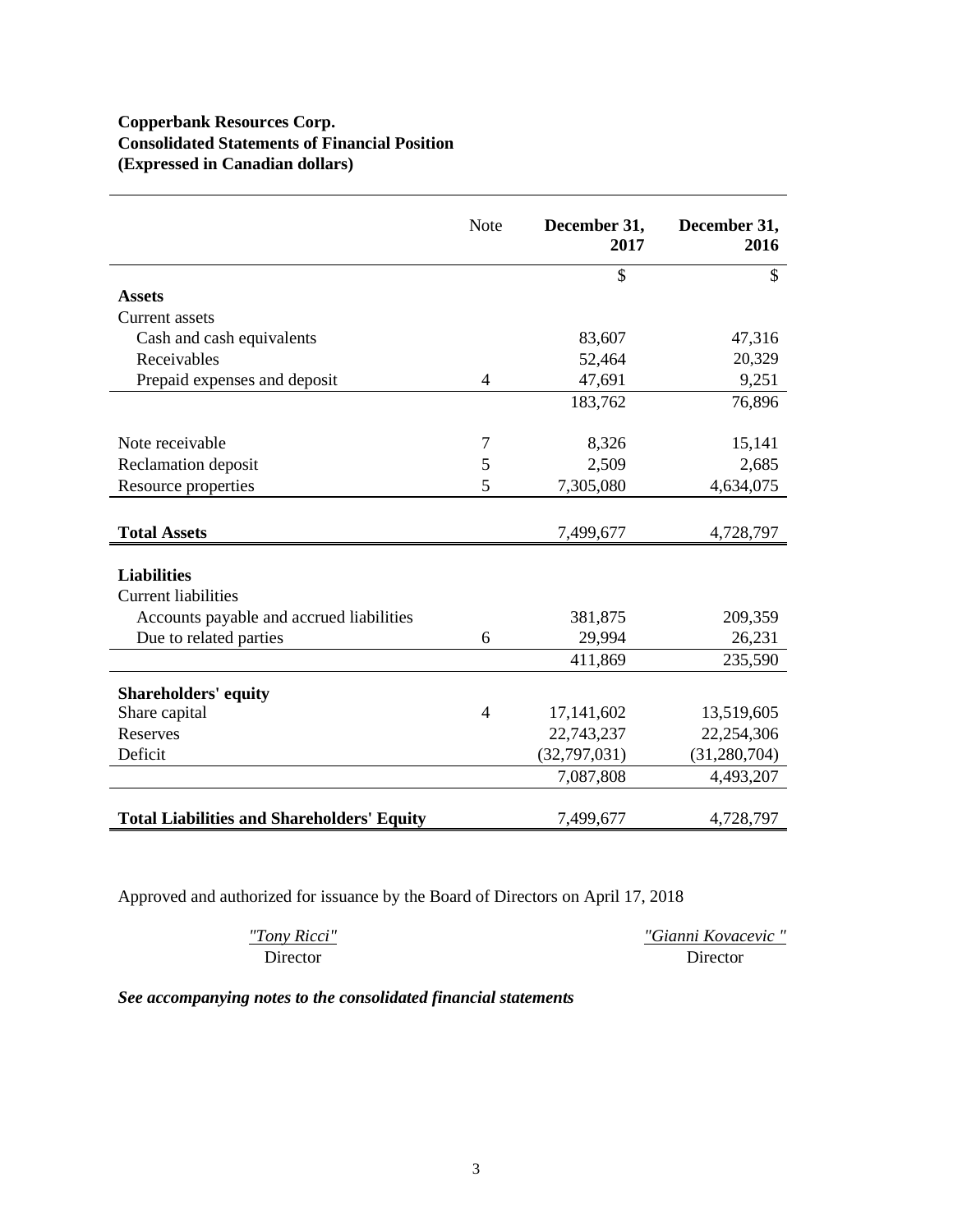# **Copperbank Resources Corp. Consolidated Statements of Comprehensive Loss (Expressed in Canadian dollars)**

| For the year ended December 31,                                | <b>Note</b>    | 2017        | 2016          |
|----------------------------------------------------------------|----------------|-------------|---------------|
|                                                                |                | \$          | $\mathcal{S}$ |
| <b>EXPENSES</b>                                                |                |             |               |
| Amortization                                                   |                |             | 256           |
| Consulting and management fees                                 | 6              | 441,532     | 326,656       |
| Filing fees and shareholders' communications                   |                | 25,592      | 19,370        |
| Insurance                                                      |                | 8,861       | 3,282         |
| Mineral property maintenance                                   | 5 <sub>b</sub> | 48,110      | 46,848        |
| Office and administration                                      |                | 33,065      | 14,554        |
| Professional fees                                              |                | 93,510      | 25,990        |
| Promotion, advertisement and shareholder relations             |                | 298,027     | 163,699       |
| Rent                                                           | 6              | 45,917      | 28,104        |
| Share-based payment                                            | 4,6            | 412,326     | 36,122        |
| Travel                                                         |                | 135,896     | 66,243        |
|                                                                |                | (1,542,836) | (731, 124)    |
| Other items:                                                   |                |             |               |
| Foreign exchange                                               |                | (8,510)     |               |
| Gain on disposal of equipment previously written off           | 7              |             | 33,113        |
| Gain on debt settlement                                        | $\overline{4}$ | 35,019      | 63,283        |
| Total other items                                              |                | 26,509      | 96,396        |
|                                                                |                |             |               |
| Net loss for the year                                          |                | (1,516,327) | (634, 728)    |
| Items that maybe reclassified subsequently to profits or loss: |                |             |               |
| Exchange loss on translating foreign operations                |                | (995)       | (10,980)      |
| Comprehensive loss for the year                                |                | (1,517,322) | (645,708)     |
|                                                                |                |             |               |
| Loss per share, basic and diluted                              |                | (0.01)      | (0.00)        |
|                                                                |                |             |               |
| Weighted average number of common shares outstanding           |                | 167,469,019 | 140,069,359   |

*See accompanying notes to the consolidated financial statements*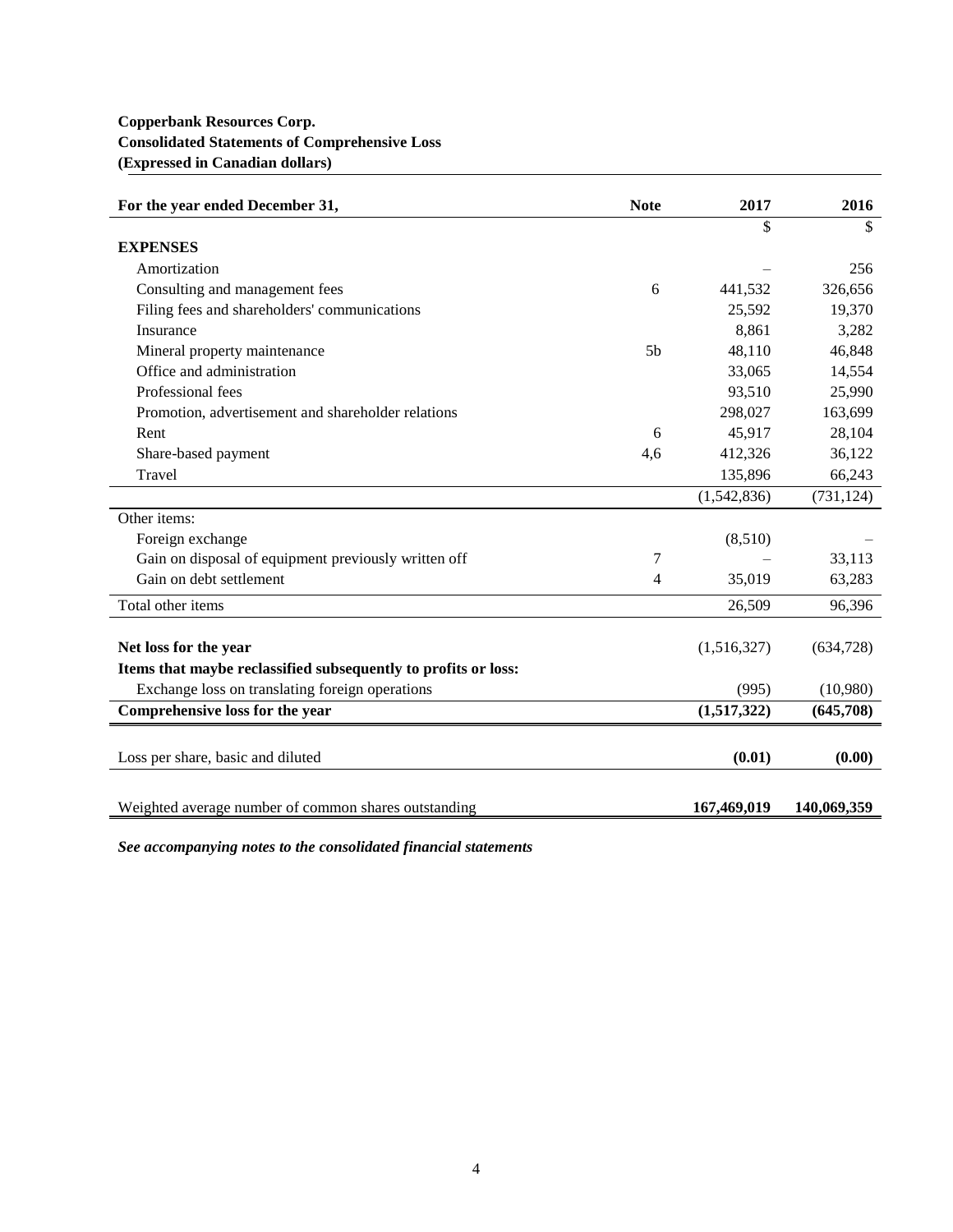# **Copperbank Resources Corp.**

**Consolidated Statements of Changes in Equity**

**(Expressed in Canadian dollars, except for the number of common shares)**

|                                                                                  | <b>Common shares</b>     |                       | <b>Reserves</b> |                |            |                                                      |                          | <b>Total</b>         |
|----------------------------------------------------------------------------------|--------------------------|-----------------------|-----------------|----------------|------------|------------------------------------------------------|--------------------------|----------------------|
|                                                                                  | <b>Number</b>            | Amount                | <b>Warrants</b> | <b>Options</b> | Other      | <b>Accumulated</b><br>other<br>comprehensive<br>loss | <b>Deficit</b>           |                      |
|                                                                                  |                          | \$                    | \$              | \$             |            | \$                                                   |                          |                      |
| Balance, December 31, 2015<br>Issuance of shares for cash                        | 133,098,990<br>7,500,000 | 12,931,471<br>300,000 | 2,672,391       | 173,287        | 16,182,235 | 3,201,251                                            | (30, 645, 976)           | 4,514,659<br>300,000 |
| Issuance of shares for debt                                                      | 3,328,340                | 153,134               |                 |                |            |                                                      |                          | 153,134              |
| Issuance of shares for resource<br>property option payment                       | 1,687,500                | 135,000               |                 |                |            |                                                      |                          | 135,000              |
| Shared-based payment<br>Exchange difference on translating                       |                          |                       |                 | 36,122         |            |                                                      |                          | 36,122               |
| foreign operation                                                                |                          |                       |                 |                |            | (10,980)                                             |                          | (10,980)             |
| Net loss for the year                                                            |                          |                       |                 |                |            |                                                      | (634, 728)               | (634, 728)           |
| Balance, December 31, 2016                                                       | 145,614,830              | 13,519,605            | 2,672,391       | 209,409        | 16,182,235 | 3,190,271                                            | (31, 280, 704)           | 4,493,207            |
| Share-based payments                                                             |                          |                       |                 | 412,326        |            |                                                      | $\overline{\phantom{0}}$ | 412,326              |
| Issuance of shares for cash, net                                                 | 33,840,036               | 3,252,766             | 77,600          |                |            |                                                      |                          | 3,330,366            |
| Issuance of shares for debt                                                      | 3,376,922                | 369,231               |                 |                |            |                                                      |                          | 369,231              |
| Exchange difference on translating<br>foreign operation<br>Net loss for the year |                          |                       |                 |                | —          | (995)<br>$\qquad \qquad -$                           | (1,516,327)              | (995)<br>(1,516,327) |
|                                                                                  |                          |                       |                 |                |            |                                                      |                          |                      |
| Balance, December 31, 2017                                                       | 182,831,788              | 17,141,602            | 2,749,991       | 621,735        | 16,182,235 | 3,189,276                                            | (32,797,031)             | 7,087,808            |

*See accompanying notes to the consolidated financial statements*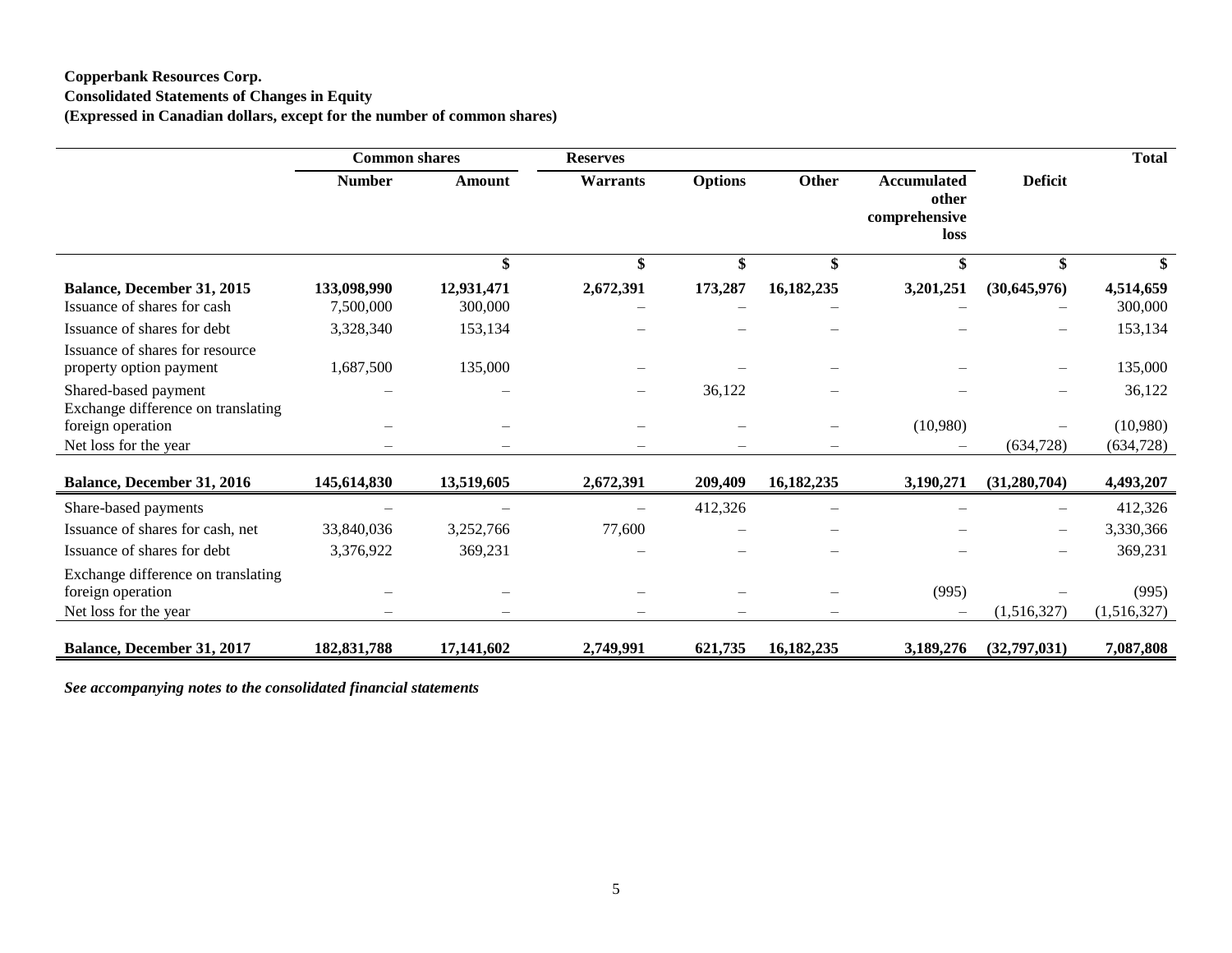# **Copperbank Resources Corp. Consolidated Statements of Cash Flows (Expressed in Canadian dollars)**

| Year ended December 31,                                     | 2017        | 2016       |
|-------------------------------------------------------------|-------------|------------|
|                                                             | \$          | \$         |
| <b>Operating Activities</b>                                 |             |            |
| Net loss for the year                                       | (1,516,327) | (634, 728) |
| Items not involving cash                                    |             |            |
| Amortization                                                |             | 256        |
| Gain on disposal of equipment previously written off        |             | (33, 113)  |
| Share-based payments                                        | 412,326     | 36,122     |
| Gain on debt settlement                                     | (35,019)    | (63, 283)  |
| Foreign exchange                                            | 8,510       |            |
| Changes in non-cash working capital                         |             |            |
| Prepaid expenses and deposits                               | (35, 658)   | 88,914     |
| Receivables                                                 | (32, 135)   | (13, 849)  |
| Accounts payable and accrued liabilities                    | 221,617     | (6, 186)   |
| Due to related party                                        | 209,063     | 218,230    |
| <b>Cash Used in Operating Activities</b>                    | (767, 623)  | (407, 637) |
|                                                             |             |            |
| <b>Financing Activities</b>                                 |             |            |
| Shares issuance for cash                                    | 3,336,006   | 300,000    |
| Share issuance costs                                        | (5,640)     |            |
| <b>Cash Provided by Financing Activities</b>                | 3,330,366   | 300,000    |
|                                                             |             |            |
| <b>Investing Activities</b>                                 |             |            |
| Proceeds from sale of equipment, net                        |             | 203,972    |
| Note receivable                                             | 6,018       |            |
| Expenditure on resource properties                          | (2,523,938) | (160, 735) |
|                                                             |             |            |
| <b>Cash Provided by (Used in) Investing Activities</b>      | (2,517,920) | 43,237     |
|                                                             |             |            |
| <b>Effect of Change in Foreign Currency</b>                 | (8, 532)    | (3,057)    |
|                                                             |             |            |
| <b>Net Increase (Decrease) in Cash and Cash Equivalents</b> | 36,291      | (67, 457)  |
| <b>Cash and Cash Equivalents, Beginning of Year</b>         | 47,316      | 114,773    |
|                                                             |             |            |
| <b>Cash and Cash Equivalents, End of Year</b>               | 83,607      | 47,316     |

*See accompanying notes to the consolidated financial statements*

**SUPPLEMENTAL CASH FLOW INFORMATION (Note 11)**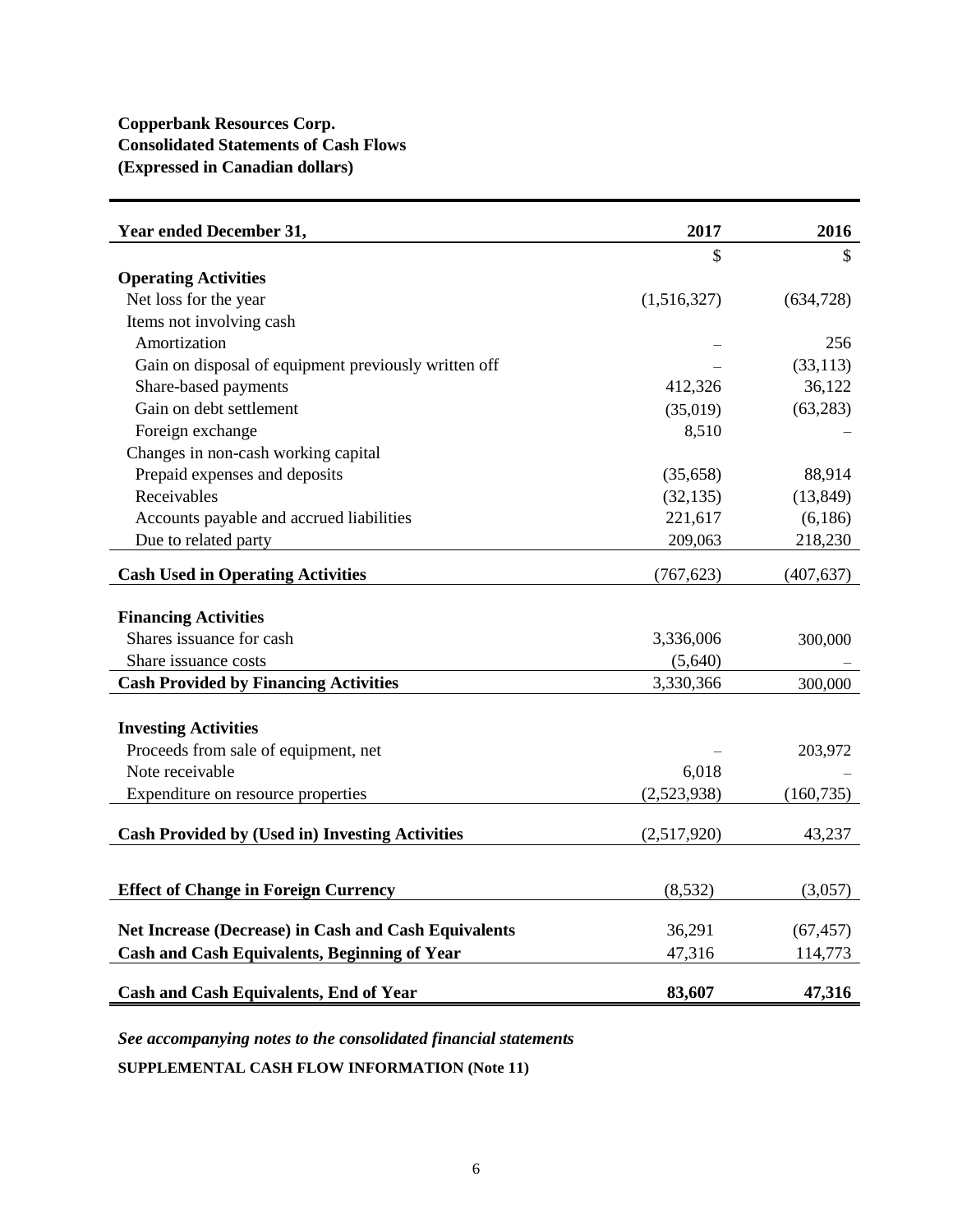# **1. NATURE OF OPERATIONS AND GOING CONCERN**

Copperbank Resources Corp. (the "Company" or "Copperbank") was incorporated on October 21, 2014 under the *Business Corporations Act* (British Columbia). The Company's registered office is Suite 2080 - 777 Hornby Street, Vancouver, British Columbia, V6Z 1S4. The Company's head office and principal address is located at Suite 2706 - 1011 West Cordova Street, Vancouver, British Columbia, V6B 0C2. The Company's shares are traded on the Canadian Securities Exchange ("CSE") under the symbol "CBK", and its principal business is the acquisition and development of mineral properties.

# **Going concern**

These consolidated financial statements have been prepared on the basis of accounting principles applicable to a going concern, which assumes that the Company will be able to continue in operation for the foreseeable future and will be able to realize its assets and discharge its liabilities and commitments in the normal course of business. Accordingly, these consolidated financial statements do not include any adjustments to the amounts and classification of assets and liabilities that might be necessary should the Company be unable to continue as a going concern.

The Company is a resource exploration stage company, which does not generate any revenue and has been relying on equity-based financing to fund its operations. At December 31, 2017, the Company has a working capital deficit of \$228,107 (2016 - \$158,694) and recurring losses since inception. The Company will require additional financing either through equity or debt financing, sale of assets, joint venture arrangements or a combination thereof to meet its administrative costs and to continue to explore and develop its mineral properties. There is no assurance that sufficient future funding will be available on a timely basis or on terms acceptable to the Company. These conditions indicate the existence of material uncertainties that cast significant doubt as to the ability of the Company to meet its obligations as they come due, and accordingly, the appropriateness of the use of accounting principles applicable to a going concern is in significant doubt.

The application of the going concern concept is dependent upon the Company's ability to generate future profitable operations and maintain an adequate level of financial resources to discharge its ongoing obligations. Management seeks to raise capital, when necessary, to meet its funding requirements and has undertaken available cost-cutting measures. There can be no assurance that management's plan will be successful, as it is dependent on prevailing capital market conditions and the availability of other financing opportunities.

# **2. STATEMENT OF COMPLIANCE**

These consolidated financial statements are prepared in accordance with International Financial Reporting Standards ("IFRS"), as issued by the International Accounting Standards Board ("IASB").

#### **3. SIGNIFICANT ACCOUNTING POLICIES**

The accounting policies below have been applied consistently by the Company and its subsidiary for all periods presented.

#### **Basis of preparation**

These consolidated financial statements have been prepared on a historical cost basis, except for certain financial instruments carried at fair value. In addition, these consolidated financial statements have been prepared using the accrual basis of accounting, except for cash flow information.

These consolidated financial statements incorporate the accounts of the Company and its wholly owned subsidiaries, Enexco International Inc. ("Enexco US") (Nevada), 1016079 B.C Ltd. (British Columbia) and Copperbank Resources Alaska Inc. (Alaska). A subsidiary is an entity in which the Company has control, where control requires exposure or rights to variable returns and the ability to affect those returns through power over the investees. All intercompany transactions and balances have been eliminated on consolidation.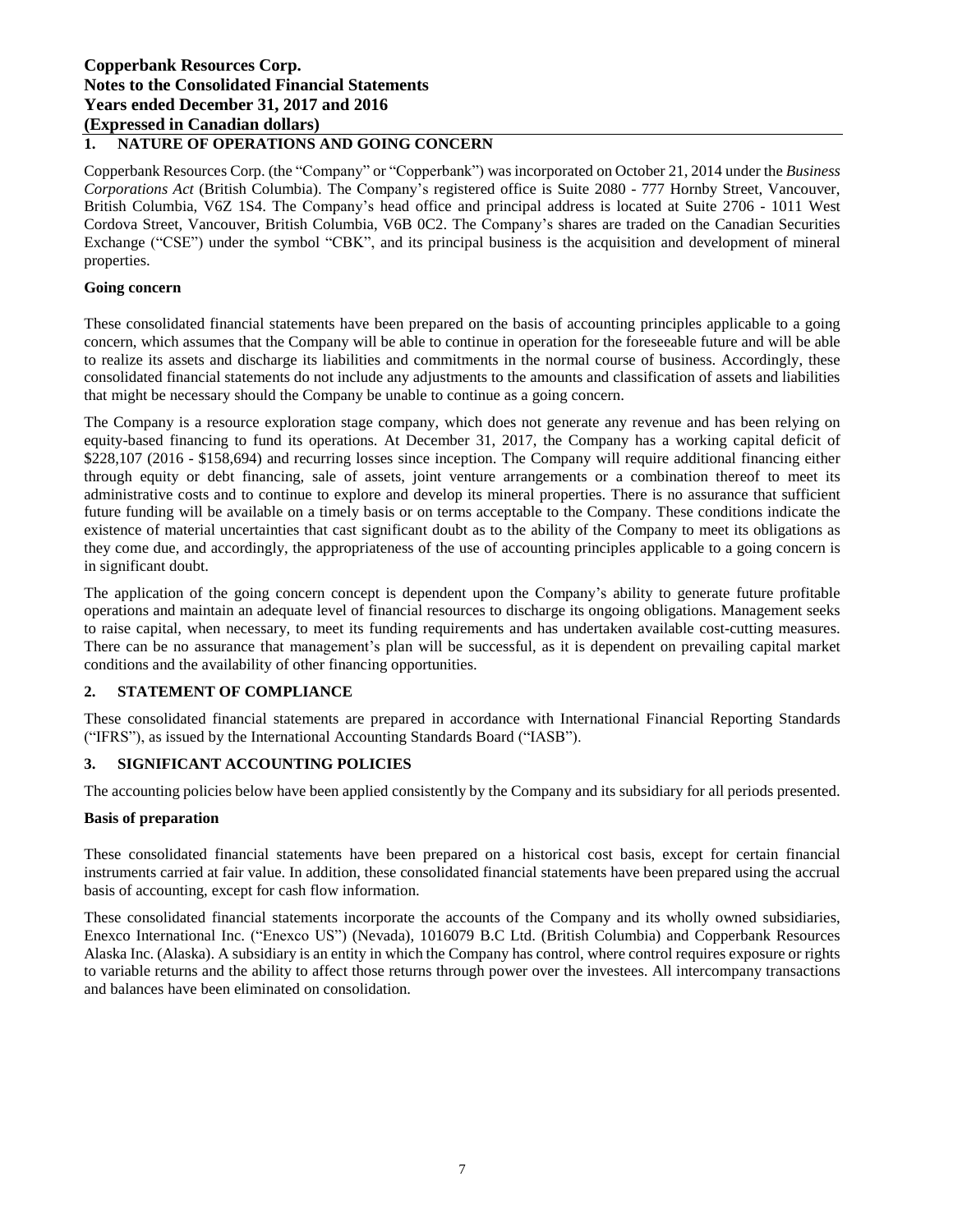# **3. SIGNIFICANT ACCOUNTING POLICIES (Continued)**

# **Significant estimates and judgments**

Apart from making estimates and assumptions as described below, the Company's management makes critical judgments in the process of applying its accounting policies that have a significant effect on the amounts recognized in the Company's consolidated financial statements. The significant judgments that the Company's management has made in the process of applying the Company's accounting policies, apart from those involving estimation uncertainties, that have the most significant effect include, but are not limited to:

The indicators of impairment of property and equipment and resource properties

Assets or cash-generating units ("CGUs") are evaluated at each reporting date to determine whether there are any indications of impairment. The Company considers both internal and external sources of information when making the assessment of whether there are indications of impairment for the Company's property and equipment and resource properties.

Significant judgment is required when determining whether facts and circumstances suggest that the carrying amount of resource properties may exceed its recoverable amount. The retention of regulatory permits and licenses; the Company's ability to obtain financing for exploration and development activities and its future plans on the resource properties; current and future metal prices; and market sentiment are all factors considered by the Company.

In respect of the carrying value of property and equipment recorded on the consolidated statements of financial position, management has determined that it continues to be appropriately recorded, as there has been no obsolescence or physical damage to the assets and there are no indications that the value of the assets have declined more than what is expected from the passage of time or normal use.

The determination of the Company and its subsidiaries' functional currency

The determination of the functional currency for the Company and each of its subsidiaries was based on management's judgment of the underlying transactions, events and conditions relevant to each entity.

The recognition of deferred income tax assets and liabilities

The Company has not recognized a deferred tax asset as management believes that it is not probable that taxable profit will be available against which a deductible temporary difference can be utilized.

Management makes estimates and assumptions that affect the reported amounts of assets and liabilities and disclosure of contingent assets and liabilities at the date of the consolidated financial statements, and the reported amounts of expenses during the reporting period. Significant areas requiring the use of management estimates include:

- The provision for income taxes.
- The inputs used in the Black-Scholes option pricing model to calculate the fair value of options and warrants.
- The completeness of asset retirement and environmental obligations.
- The recoverable value of resource properties.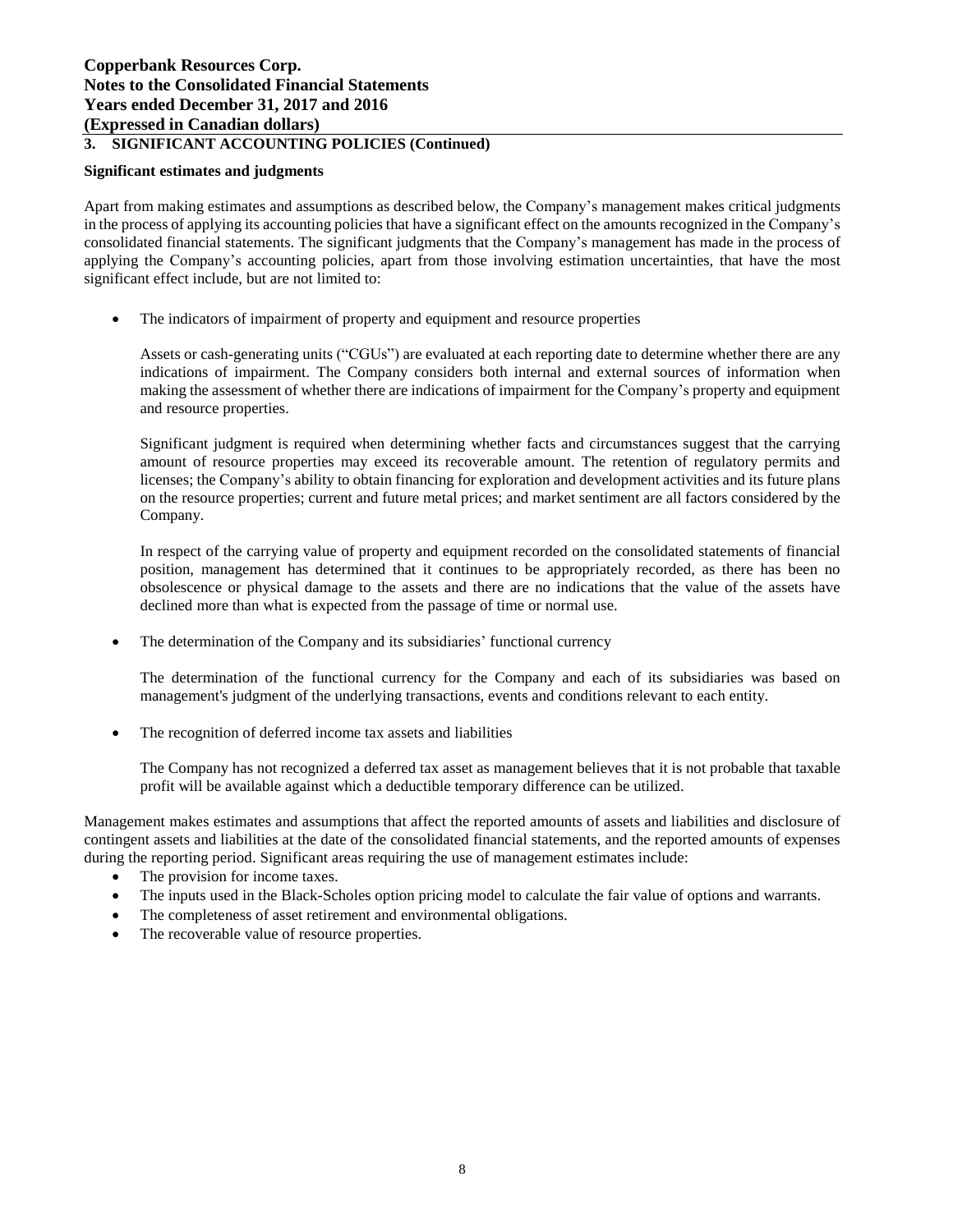# **3. SIGNIFICANT ACCOUNTING POLICIES (Continued)**

#### **Significant estimates and judgments (continued)**

While management believes that these estimates are reasonable, actual results could differ from those estimates and could impact future results of operations and cash flows.

#### **Loss per share**

Basic loss per share is computed by dividing net loss attributable to common shareholders by the weighted average number of shares outstanding in the period. Diluted loss per share is calculated by the treasury stock method. Under the treasury stock method, the weighted average number of common shares outstanding for the calculation of diluted loss per share assumes that the proceeds to be received on the exercise of dilutive share options and warrants are used to repurchase common shares at the average market price during the period. The calculation of diluted loss per share excludes the effects of conversion or exercise of options and warrants if they would be anti-dilutive.

#### **Financial instruments**

The Company classifies its financial instruments in the following categories: at fair value through profit or loss ("FVTPL"), loans and receivables, held-to-maturity investments, available-for-sale and other financial liabilities.

The classification depends on the purpose for which the financial instruments were acquired. Management determines the classification of its financial instruments at initial recognition.

Fair value through profit or loss – This category comprises derivatives, or assets acquired or incurred principally for the purpose of selling or repurchasing in the near term. They are carried in the consolidated statement of financial position at fair value with changes in fair value recognized in profit or loss. The Company designates its cash and cash equivalents as FVTPL assets.

Loans and receivables – These assets are non-derivative financial assets with fixed or determinable payments that are not quoted in an active market. They are carried at amortized cost less any provision for impairment. Individually significant receivables are considered for impairment when they are past due or when other objective evidence is received that a specific counterparty will default. The Company designates its receivables and note receivable as loans and receivables.

Held-to-maturity investments – These assets are non-derivative financial assets with fixed or determinable payments and fixed maturities that the Company's management has the positive intention and ability to hold to maturity. These assets are measured at amortized cost using the effective interest method. If there is objective evidence that the investment is impaired, determined by reference to external credit ratings and other relevant indicators, the financial asset is measured at the present value of estimated future cash flows. Any changes to the carrying amount of the investment, including impairment losses, are recognized in net income (loss). The Company does not have any held-to-maturity financial assets.

Available-for-sale – These consist of non-derivative financial assets that are designated as available-for sale or are not suitable to be classified as financial assets at FVTPL, loans and receivables or held-to-maturity investments and are subsequently measured at fair value. These are included in current assets to the extent they are expected to be realized within twelve months after the end of the reporting period. Unrealized gains and losses are recognized in other comprehensive income (loss), except for impairment losses and foreign exchange gains and losses on monetary financial assets. Where a decline in the fair value of an available-for-sale financial asset constitutes objective evidence of significant or prolonged decline in value, the amount of the loss is removed from equity and recognized in net income (loss). The Company does not have any available-for-sale financial assets.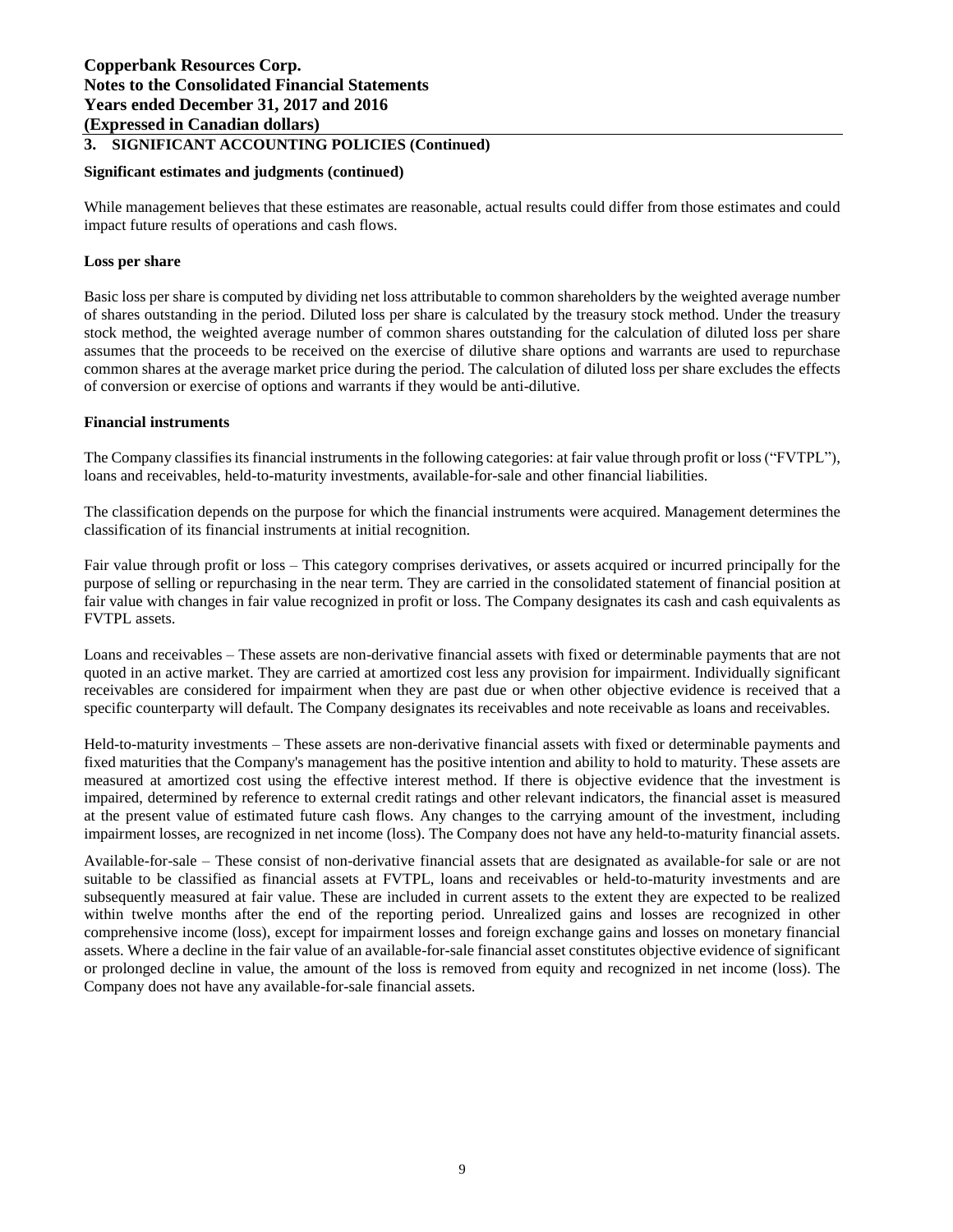# **3. SIGNIFICANT ACCOUNTING POLICIES (Continued)**

#### **Financial instruments (continued)**

Financial assets are derecognized when the rights to receive cash flows from the investments have expired or have been transferred and the Company has transferred substantially all risks and rewards of ownership.

At each reporting date, the Company assesses whether there is objective evidence that a financial instrument has been impaired. In the case of available-for-sale financial instruments, a significant and prolonged decline in the value of the instrument is considered to determine whether an impairment has arisen.

The Company classifies its financial liabilities into one of two categories, depending on the purpose for which the asset was acquired. The Company's accounting policy for each category is as follows:

FVTPL – This category comprises derivatives, or liabilities acquired or incurred principally for the purpose of selling or repurchasing it in the near term. They are carried in the consolidated statements of financial position at fair value with changes in fair value recognized in profit or loss. The Company does not have any FVTPL financial liabilities.

Other financial liabilities – This category includes non-derivatives and are recognized initially at fair value, net of transaction costs incurred, and are subsequently stated at amortized cost. Any difference between the amounts originally received, net of transaction costs, and the redemption value is recognized in the consolidated statement of comprehensive loss over the period to maturity using the effective interest method. The Company designates its accounts payable and accrued liabilities and due to related parties as other financial liabilities.

# **Foreign currency translation**

The functional currency of each entity is measured using the currency of the primary economic environment in which that entity operates. The consolidated financial statements are presented in Canadian dollars, which isthe Company's functional and presentation currency. The functional currency of Enexco US is the US dollar and the functional currency of Copperbank Resources Alaska Inc. (Alaska) and 1016079 B.C Ltd. (British Columbia) is the Canadian dollar.

#### Transactions and balances:

Foreign currency transactions are translated into the functional currency using the exchange rates prevailing at the date of the transaction. Foreign currency monetary items are translated at the period-end exchange rate. Non-monetary items measured at historical cost continue to be carried at the exchange rate at the date of the transaction. Non-monetary items measured at fair value are reported at the exchange rate at the date when fair values were determined.

Exchange differences arising on the translation of monetary items or on settlement of monetary items are recognized in profit or loss in the period in which they arise, except where deferred in equity as a qualifying cash flow or net investment hedge.

Exchange differences arising on the translation of non-monetary items are recognized in other comprehensive income to the extent that gains and losses arising on those non-monetary items are also recognized in other comprehensive income. Where the non-monetary gain or loss is recognized in profit or loss, the exchange component is also recognized in profit or loss.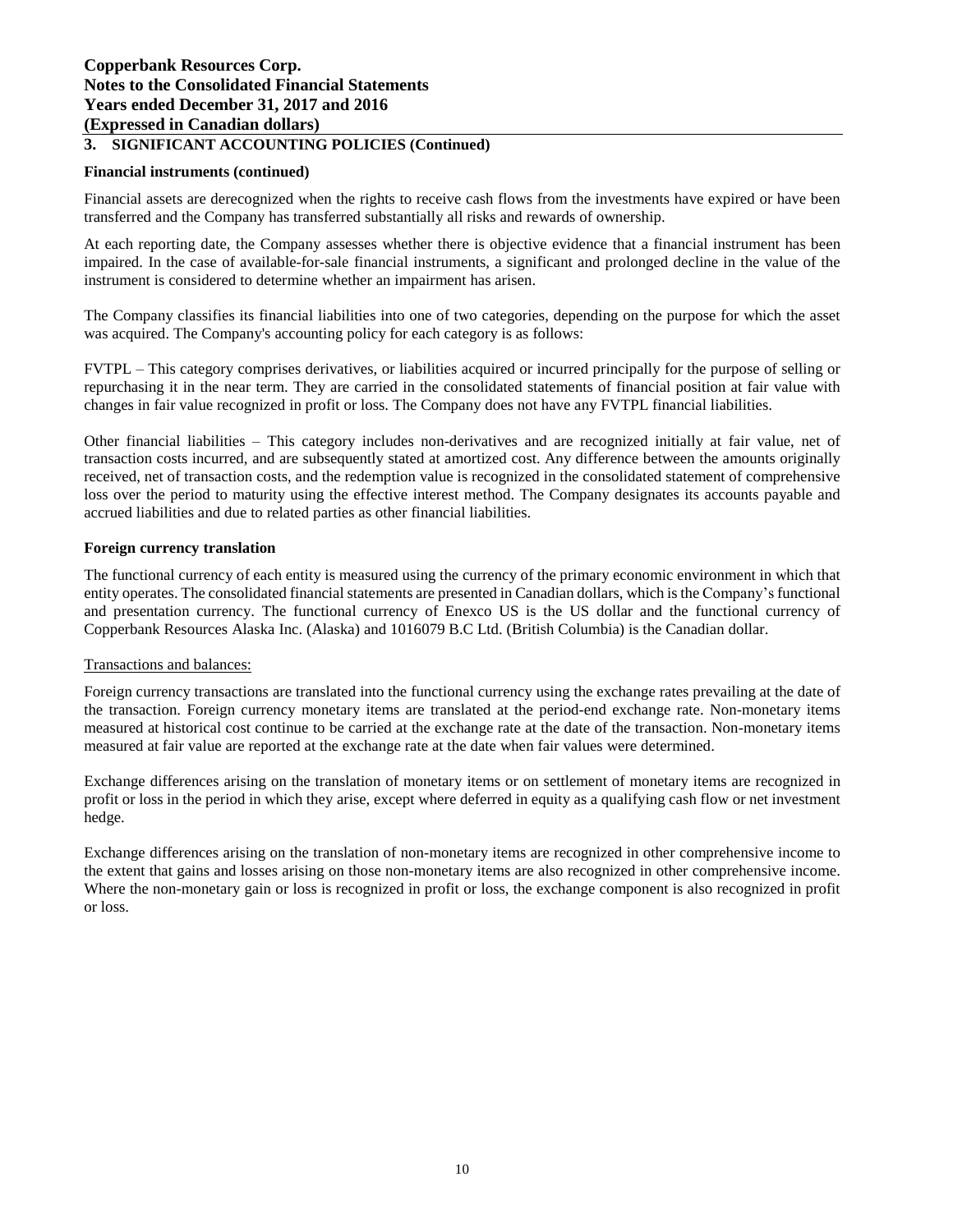# **3. SIGNIFICANT ACCOUNTING POLICIES (Continued)**

#### **Foreign currency translation (continued)**

#### Foreign operations:

The financial results and position of foreign operations whose functional currency is different from the Company's presentation currency will be translated as follows:

- assets and liabilities are translated at period-end exchange rates prevailing at that reporting date; and
- income and expenses are translated at average exchange rates for the period.

Exchange differences arising on translation of foreign operations are recorded to the Company's other comprehensive loss.

# **Resource properties**

Costs directly related to the exploration and evaluation of resource properties are capitalized once the legal rights to explore the resource properties are acquired or obtained. When the technical and commercial viability of a mineral resource has been demonstrated and a development decision has been made, the capitalized costs of the related property are transferred to mining assets and depreciated using the unit-of-production method on commencement of commercial production.

If it is determined that capitalized acquisition, exploration and evaluation costs are not recoverable, or the property is abandoned or management has determined an impairment in value, the property is written down to its recoverable amount. Resource properties are reviewed for impairment when facts and circumstances suggest that the carrying amount may exceed its recoverable amount. From time to time, the Company acquires or disposes of properties pursuant to the terms of option agreements. Options are exercisable entirely at the discretion of the optionee, and accordingly, are recorded as resource property costs or recoveries when the payments are made or received. After costs are recovered, the balance of the payments received is recorded as a gain on option or disposition of resource property.

#### **Impairment of non-financial assets**

At the end of each reporting period, the Company reviews the carrying amounts of its tangible and intangible assets to determine whether there is an indication that those assets have suffered an impairment loss. If any such indication exists, the recoverable amount of the asset is estimated in order to determine the extent of the impairment loss (if any). Where it is not possible to estimate the recoverable amount of an individual asset, the Company estimates the recoverable amount of the CGU (the smallest identifiable group of assets that generates cash inflows that are largely independent of the cash inflow from other assets or groups of assets (the (CGU), where the recoverable amount of the CGU is the greater of the CGU's fair value less costs to sell and its value in use) to which the assets belong.

In assessing value in use, the estimated future cash flows are discounted to their present value using a pre-tax discount rate that reflects current market assessments of the time value of money and the risks specific to the asset.

If the recoverable amount of an asset (or CGU) is estimated to be less than its carrying amount, the carrying amount of the asset (or CGU) is reduced to its recoverable amount. An impairment loss is recognized in profit or loss for the period, unless the relevant asset is carried at a revalued amount, in which case the impairment loss is treated as a revaluation decrease.

The Company uses its best efforts to fully understand all of the aforementioned to make an informed decision based upon historical and current facts surrounding the projects. Discounted cash flow techniques often require management to make estimates and assumptions on reserves and expected future production revenues and expenses.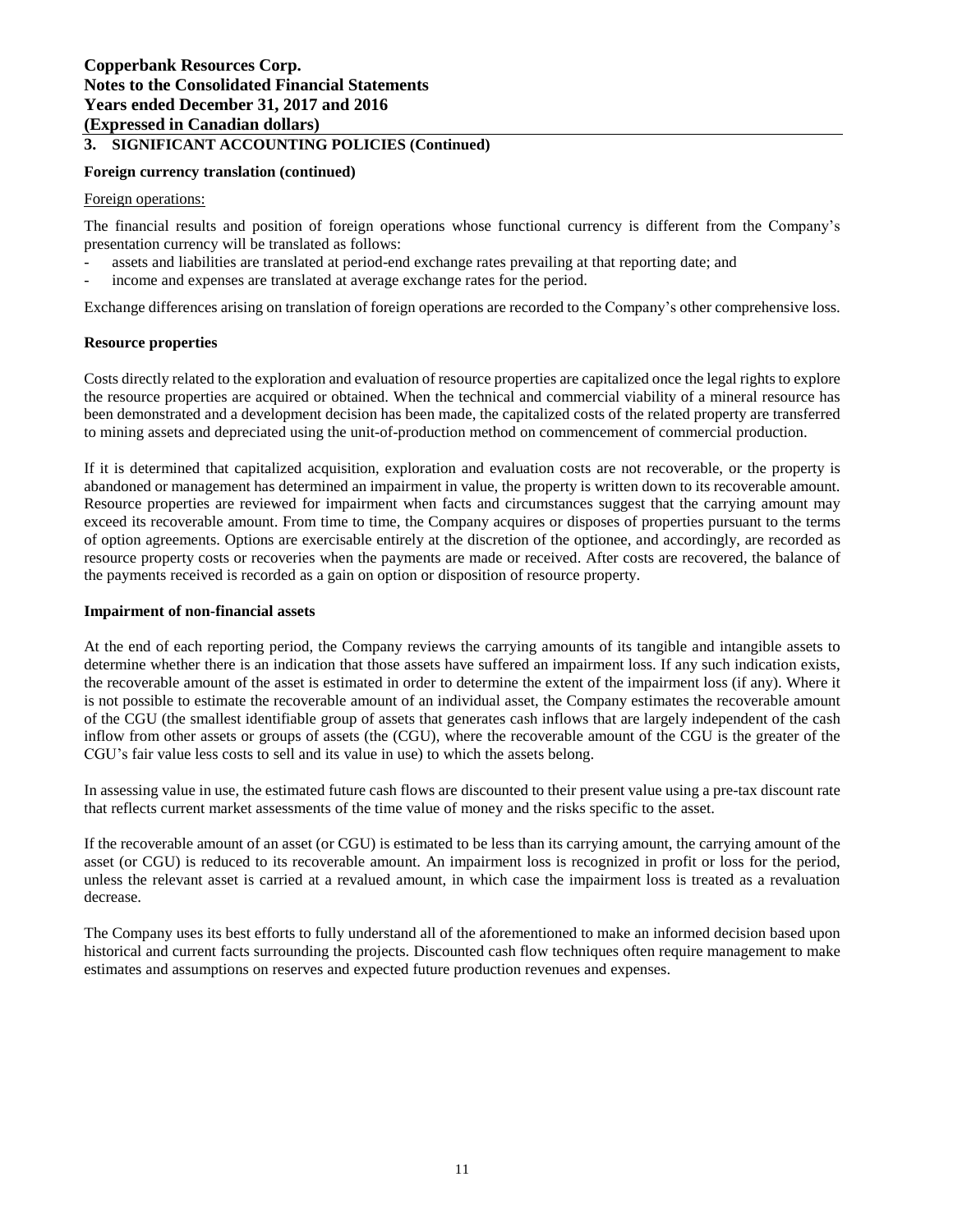# **3. SIGNIFICANT ACCOUNTING POLICIES (Continued)**

#### **Impairment of non-financial assets (continued)**

Where an impairment loss subsequently reverses, the carrying amount of the asset (the CGU) is increased to the revised estimate of its recoverable amount, but to an amount that does not exceed the carrying amount that would have been determined had no impairment loss been recognized for the asset (or CGU) in prior years. A reversal of an impairment loss is recognized immediately in profit or loss.

#### **Non-monetary transactions**

Shares issued for non-monetary consideration are valued at the fair value of the assets received or services rendered or the quoted market price at the date of issuance, whichever is determined to be the more reliable measure.

#### **Unit issuance**

Proceeds from the issuance of units are allocated between common shares and common share purchase warrants based on the residual value method. Under this method, the proceeds are allocated to common shares based on the fair value of a common share at the announcement date of the unit offering and any residual remaining is allocated to common share purchase warrants.

#### **Share-based payments**

The Company has a stock option plan that is described in Note 4. Share-based payments to employees are measured at the fair value of the instruments issued and amortized over the vesting periods. Share-based payments to non-employees are measured at the fair value of the goods or services received or the fair value of the equity instruments issued, if it is determined the fair value of the goods or services cannot be reliably measured, and are recorded at the date the goods or services are received. The amount recognized as an expense is adjusted to reflect the number of awards expected to vest. The offset to the recorded cost is to option reserve. Consideration received on the exercise of stock options is recorded as share capital and the related amount originally recorded in option reserve is transferred to share capital. For those unexercised options that expire, the recorded value is transferred to deficit.

#### **Cash equivalents**

Cash equivalents consist of a cashable guaranteed investment certificate that is readily convertible into a known amount of cash.

# **Provision for closure and reclamation**

The Company recognizes liabilities for legal or constructive obligations associated with the retirement of resource properties. The net present value of future rehabilitation costs is capitalized to the related asset along with a corresponding increase in the rehabilitation provision in the period incurred. Discount rates using a pre-tax rate that reflect the time value of money are used to calculate the net present value.

The Company's estimates of reclamation costs could change as a result of changes in regulatory requirements, discount rates and assumptions regarding the amount and timing of the future expenditures. These changes are recorded directly to the related assets with a corresponding entry to the rehabilitation provision. The increase in the provision due to the passage of time is recognized as interest expense.

As at December 31, 2017, the Company has deposited \$2,509 (US\$2,000) with the Bureau of Land Management and the State of Nevada for the estimated reclamation cost of exploration permitted to date for the Contact property in Nevada.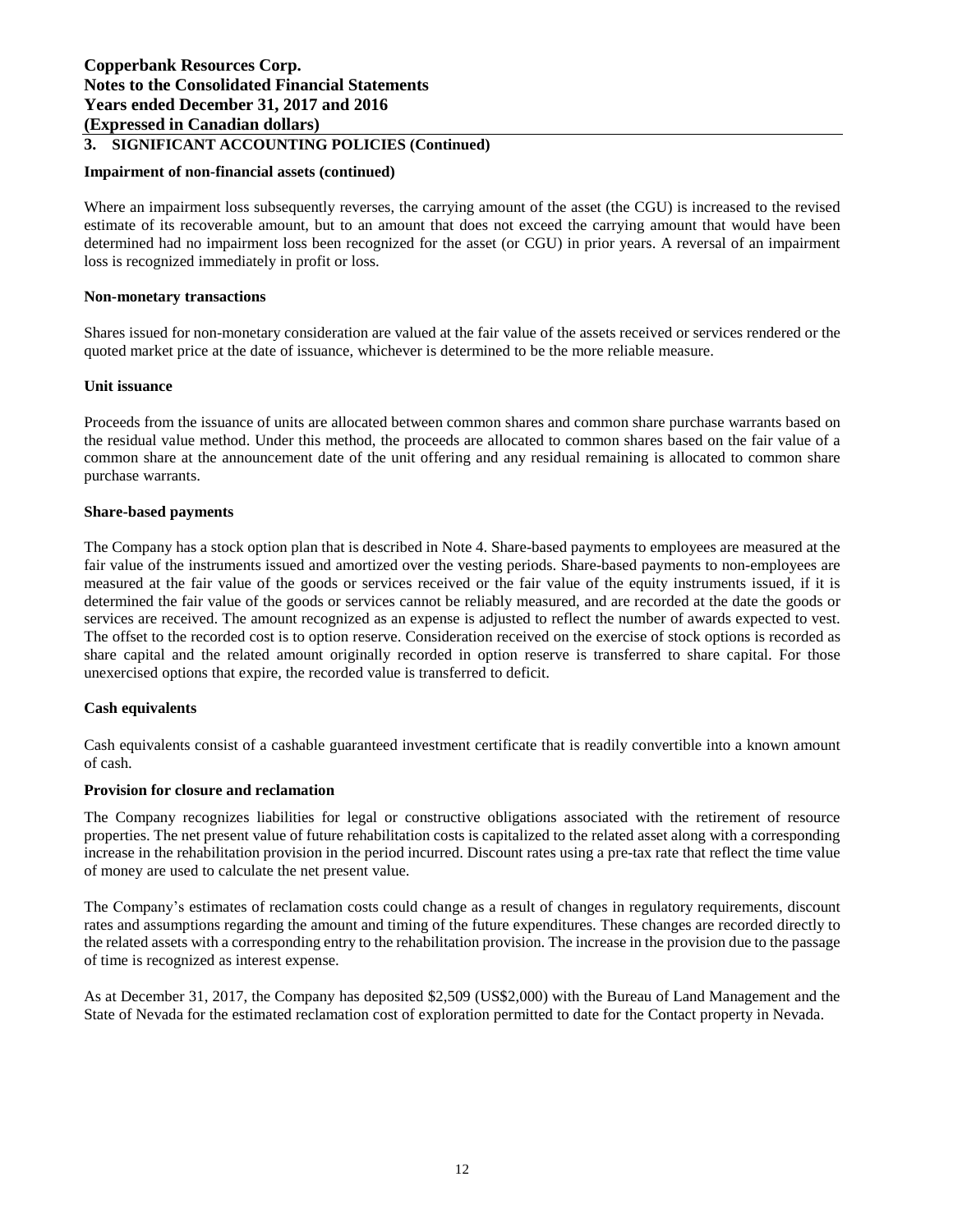# **3. SIGNIFICANT ACCOUNTING POLICIES (Continued)**

# **Income taxes**

# Current income tax:

Current income tax assets and liabilities for the current period are measured at the amount expected to be recovered from or paid to the taxation authorities. The tax rates and tax laws used to compute the amount are those that are enacted or substantively enacted, at the reporting date, in the countries where the Company operates and generates taxable income.

Current income tax relating to items recognized directly in other comprehensive income or equity is recognized in other comprehensive income or equity and not in profit or loss. Management periodically evaluates positions taken in the tax returns with respect to situations in which applicable tax regulations are subject to interpretation and establishes provisions where appropriate.

# Deferred income tax:

Deferred income tax is provided using the asset and liability method on temporary differences at the reporting date between the tax bases of assets and liabilities and their carrying amounts for financial reporting purposes.

The carrying amount of deferred income tax assets is reviewed at the end of each reporting period and recognized only to the extent that it is probable that sufficient taxable profit will be available to allow all or part of the deferred income tax asset to be utilized.

Deferred income tax assets and liabilities are measured at the tax rates that are expected to apply to the year when the asset is realized or the liability is settled, based on tax rates (and tax laws) that have been enacted or substantively enacted by the end of the reporting period.

Deferred income tax assets and deferred income tax liabilities are offset, if a legally enforceable right exists to set off current tax assets against current income tax liabilities and the deferred income taxes relate to the same taxable entity and the same taxation authority.

# **Accounting standards issued but not yet adopted**

A number of new standards, amendments to standards, and interpretations are not yet effective as of December 31, 2017, and have not been applied in preparing these consolidated financial statements. These new standards are being evaluated but are not expected to have a material effect on the consolidated financial statements of the Company. Pronouncements that are not applicable or do not have a significant impact to the Company have been excluded from the discussion below.:

# **IFRS 9** *Financial Instruments*

IFRS 9 will replace IAS 39 *Financial Instruments: Recognition and Measurement* and IFRIC 9 *Reassessment of Embedded Derivatives*. The final version of this new standard supersedes the requirements of earlier versions of IFRS 9.

The main features introduced by this new standard compared with predecessor IFRS are as follows:

• *Classification and measurement of financial assets:*

Debt instruments are classified and measured on the basis of the entity's business model for managing the asset and its contractual cash flow characteristics as either: "amortized cost", "fair value through other comprehensive income", or "fair value through profit or loss" (default). Equity instruments are classified and measured as "fair value through profit or loss" unless upon initial recognition elected to be classified as "fair value through other comprehensive income".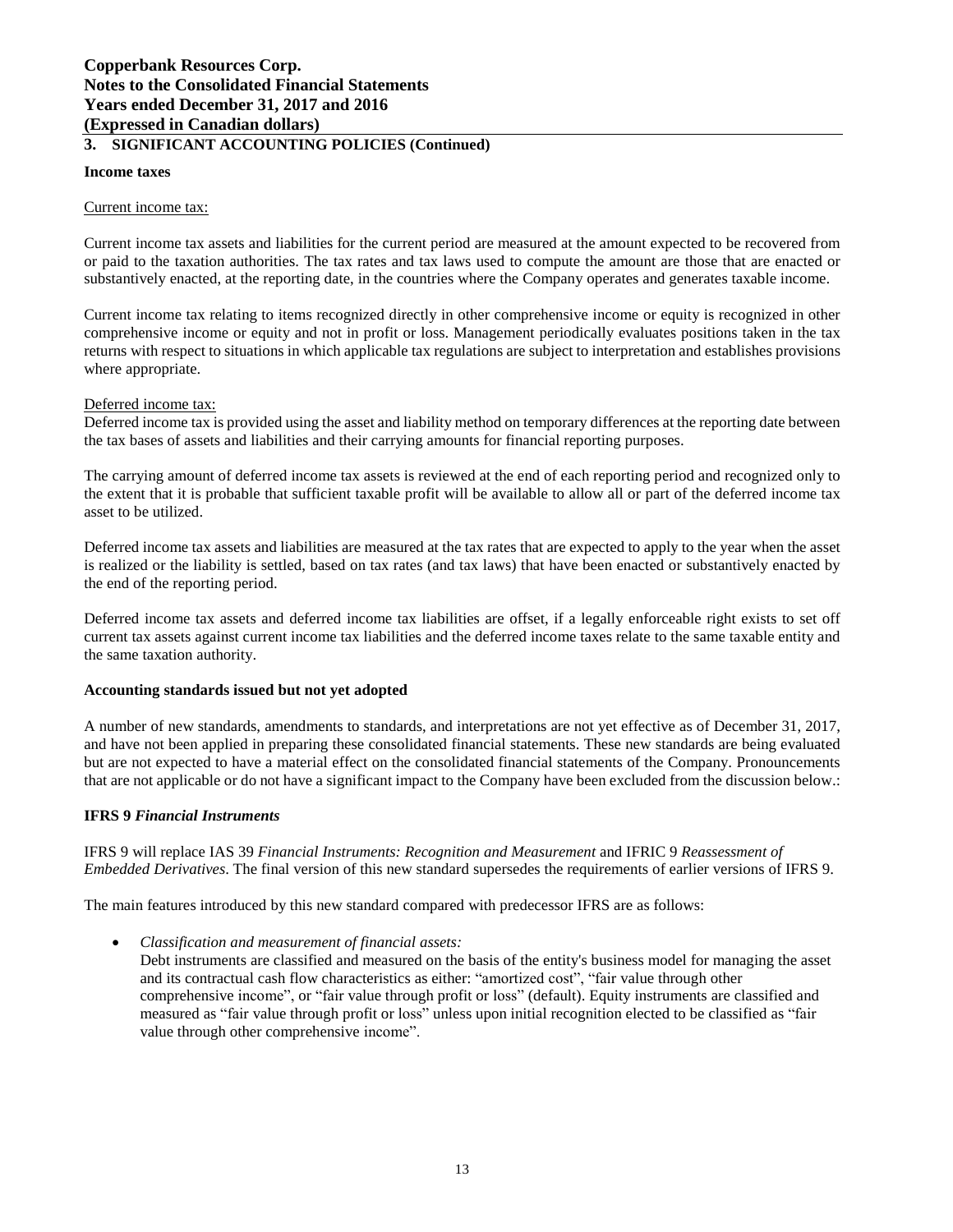# **3. SIGNIFICANT ACCOUNTING POLICIES (Continued)**

#### **Accounting standards issued but not yet adopted (continued)**

#### **IFRS 9** *Financial Instruments (continued)*

- *Classification and measurement of financial liabilities:* When an entity elects to measure a financial liability at fair value, gains or losses due to changes in the entity's own credit risk is recognized in other comprehensive income (as opposed to previously profit or loss). This change may be adopted early in isolation of the remainder of IFRS 9.
- *Impairment of financial assets:*

An expected credit loss impairment model replaced the incurred loss model and is applied to financial assets at "amortized cost" or "fair value through other comprehensive income", lease receivables, contract assets or loan commitments and financial guarantee contracts. An entity recognizes twelve-month expected credit losses if the credit risk of a financial instrument has not increased significantly since initial recognition and lifetime expected credit losses otherwise.

• *Hedge accounting:*

Hedge accounting remains a choice, however, is now available for a broader range of hedging strategies. Voluntary termination of a hedging relationship is no longer permitted. Effectiveness testing now needs to be performed prospectively only. Entities may elect to continue applying IAS 39 hedge accounting on adoption of IFRS 9 (until the IASB has completed its separate project on the accounting for open portfolios and macro hedging).

Applicable to the Company's annual period beginning January 1, 2018.

#### **IFRS 16** *Leases*

This new standard sets out the principles for the recognition, measurement, presentation and disclosure of leases for both the lessee and the lessor. The new standard introduces a single lessee accounting model that requires the recognition of all assets and liabilities arising from a lease.

The main features of the new standard are as follows:

- An entity identifies as a lease a contract that conveys the right to control the use of an identified asset for a period of time in exchange for consideration.
- A lessee recognizes an asset representing the right to use the leased asset, and a liability for its obligation to make lease payments. Exceptions are permitted for short-term leases and leases of low-value assets.
- A lease asset is initially measured at cost, and is then depreciated similarly to property, plant and equipment. A lease liability is initially measured at the present value of the unpaid lease payments.
- A lessee presents interest expense on a lease liability separately from depreciation of a lease asset in the statement of profit or loss and other comprehensive income.
- A lessor continues to classify its leases as operating leases or finance leases, and to account for them accordingly.
- A lessor provides enhanced disclosures about its risk exposure, particularly exposure to residual-value risk.

The new standard supersedes the requirements in IAS 17 *Leases*, IFRIC 4 *Determining whether an Arrangement contains a Lease*, SIC-15 *Operating Leases – Incentives* and SIC-27 *Evaluating the Substance of Transactions Involving the Legal Form of a Lease*.

Applicable to the Company's annual period beginning January 1, 2019.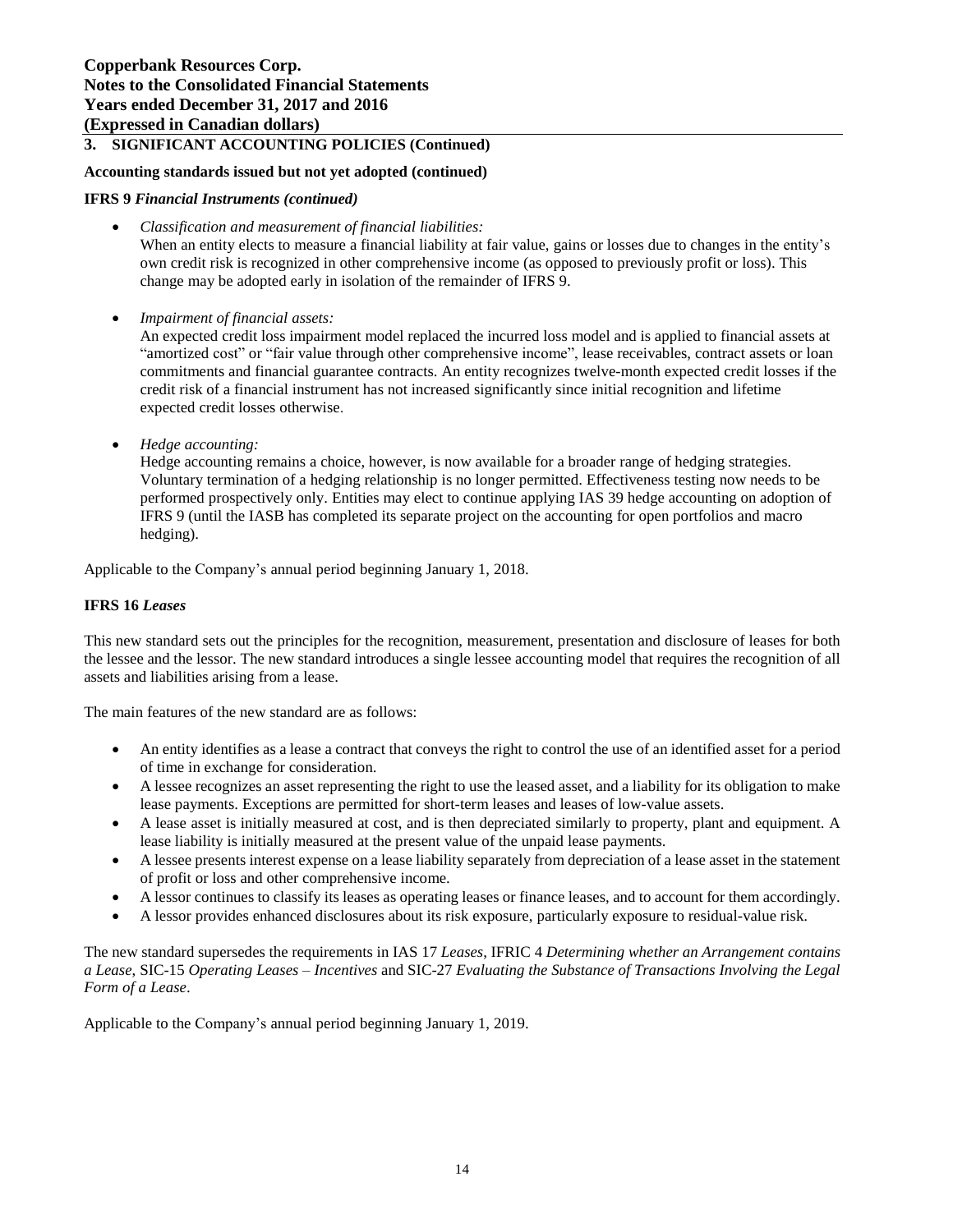# **3. SIGNIFICANT ACCOUNTING POLICIES (Continued)**

#### **Accounting standards issued but not yet adopted (continued)**

# **Classification and Measurement of Share-based Payment Transactions (Amendments to IFRS 2** *Share-based Payment***)**

The amendments provide guidance on the accounting for:

- the effects of vesting and non-vesting conditions on the measurement of cash-settled share-based payments;
- share-based payment transactions with a net settlement feature for withholding tax obligations; and
- a modification to the terms and conditions of a share-based payment that changes the classification of the transaction from cash-settled to equity-settled.

Applicable to the Company's annual period beginning January 1, 2018.

#### **IFRIC 22** *Foreign Currency Transactions and Advance Consideration*

IFRIC 22 provides guidance on how to determine the "date of the transaction" for purposes of identifying the exchange rate to use in transactions within the scope of IAS 21 *The Effects of Changes in Foreign Exchange Rates* involving the payment or receipt of consideration in advance.

The main features of IFRIC 22 are as follows:

- An entity uses the exchange rate on the date that the advanced foreign currency consideration is paid or received to translate the related asset, expense or income upon initial recognition.
- When there are multiple advance payments or receipts, the entity determines this date for each such payment or receipt.

Applicable to the Company's annual period beginning January 1, 2018.

#### **4. SHARE CAPITAL**

## **a) Authorized**

Unlimited number of common shares without par value.

#### **b) Issued and outstanding**

During the year ended December 31, 2017, the Company:

- Issued 22,500,000 common shares through a private placement at a price of \$0.08 per share for gross proceeds of \$1,800,000. Finder's fees of \$5,640 were paid on the financing;
- Issued 4,166,667 common shares through a private placement at a price of \$0.12 per share for gross proceeds of \$500,000.
- Issued 5,173,366 units through a private placement at a price of \$0.15 per unit for gross proceeds of \$776,005. Each unit consists of one common share and a warrant that is exercisable at \$0.25 per share for a five-year period after issuance. If common shares of the Company trade at \$0.40 per share for twenty consecutive trading days, the Company can accelerate the conversion of these warrants. The Company has applied the residual method and allocated \$698,405 and \$77,600 to share capital and reserve for warrants, respectively.
- Issued 2,000,003 common shares through a private placement at a price of \$0.13 per share for gross proceeds of \$260,001.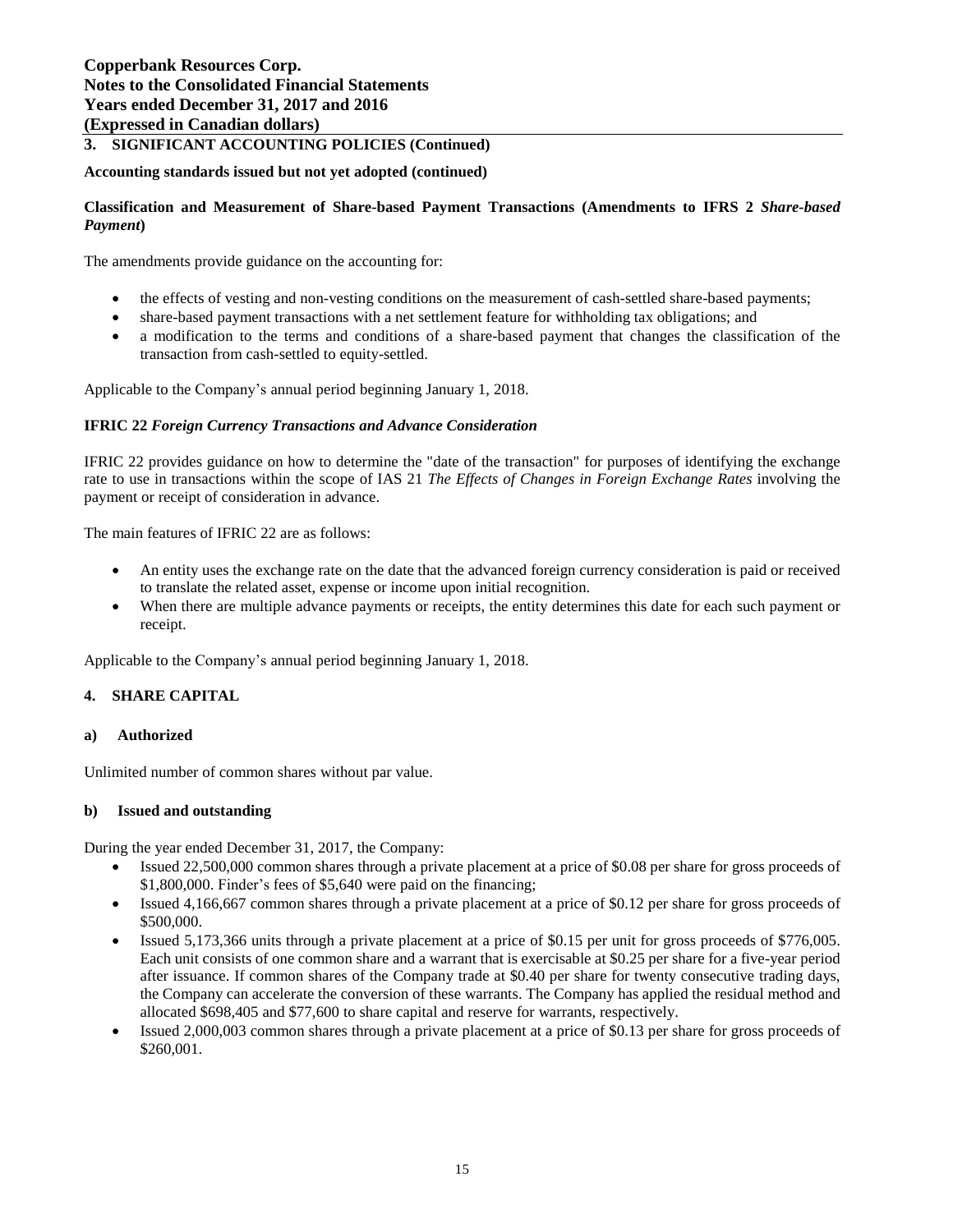# **4. SHARE CAPITAL (Continued)**

#### **b) Issued and outstanding (continued)**

• Issued 3,376,922 common shares to the Company's officers and consultants for the settlement of \$401,468 a portion of accounts payable and related party payable. The fair value of these common shares was \$369,231 and the Company recorded a gain on debt settlement of \$35,019.

During the year ended December 31, 2016, the Company:

- Issued 7,500,000 common shares through a private placement at a price of \$0.04 per share for gross proceeds of \$300,000.
- Issued 3,328,340 common shares to the Company's officers for the settlement of \$216,417 accounts payable. The fair value of these common shares was \$153,134 and the Company recorded a gain for debt settlement of \$63,283.
- Issued 1,687,500 to the optionor of the Company's Pyramid property for the settlement of accounts payable of \$135,000.

#### **c) Warrants**

Warrants activity for the years ended December 31, 2017 and 2016 is as follows:

|                                                         | Number<br>outstanding | Expiry date      | Exercise price   |
|---------------------------------------------------------|-----------------------|------------------|------------------|
| Outstanding and exercisable, December 31, 2016 and 2015 | 74,238,001            | October 20, 2019 | \$0.50 per share |
| Issued                                                  | 5,173,366             | August 21, 2022  | \$0.25 per share |
| Outstanding and exercisable, December 31, 2017          | 79,411,367            |                  |                  |

As at December 31, 2017, the weighted average exercise price and remaining life of these warrants as at December 31, 2017 was \$0.48 (2016 - \$0.50) per share and 1.99 (2016 – 3.91) years.

#### **d) Options**

The Company has a "rolling" stock option plan (the "Plan") that allows the Company to grant options to its employees, directors, consultants and officers. Under the terms of the Plan, the exercise price of each option will not be lower than the lowest exercise price permitted by the applicable stock exchange. The Plan allows for a maximum of 10% of outstanding shares to be issued.

Options have a maximum term of five years and terminate up to 90 days following the date on which an optionee ceases to be an employee, director, consultant or officer, and up to 30 days following the date on which an optionee who is engaged to provide investor relations activities ceases to be engaged to provide such services. In the case of death, the option terminates at the earlier of twelve months after the date of death and the expiration of the option period.

During the year ended December 31, 2017, the Company granted the following stock options:

- 6,650,000 stock options with an exercise price of \$0.10 per option and an expiry date of February 24, 2022; and
- 650,000 stock options with an exercise price of \$0.13 per option and an expiry date of July 28, 2022.

These options will vest semi-annually in a 24-month period.

The Company recognized stock-based payments of \$412,326 during the year ended December 31, 2017 (2016 - \$36,122).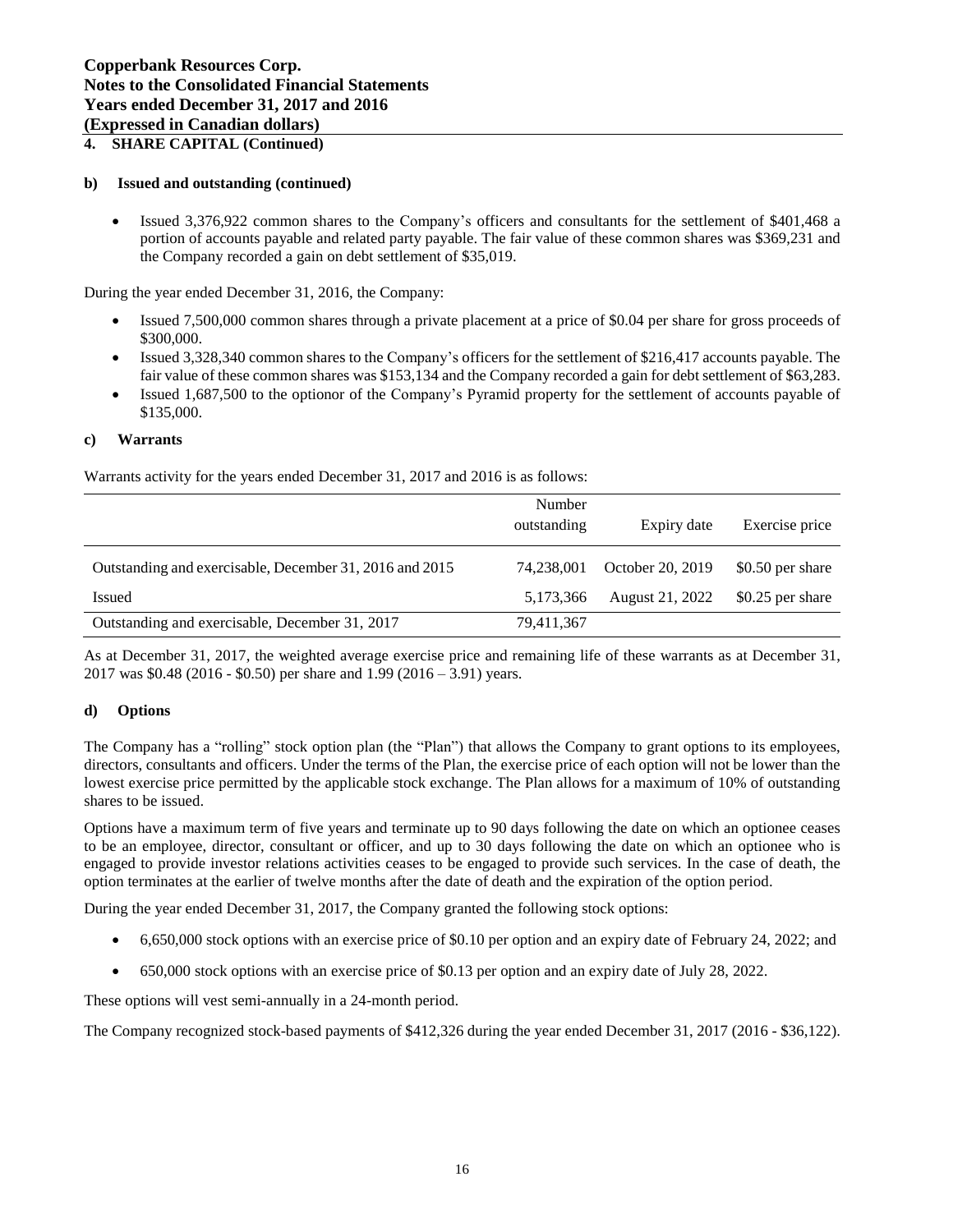# **4. SHARE CAPITAL (Continued)**

# **d) Options (continued)**

The Company used the Black-Scholes option pricing model and the following assumptions to determine the fair values of the stock options:

|                          | 2017     | 2016     |
|--------------------------|----------|----------|
| Risk-free interest rate  | 1.14%    | 0.69%    |
| Expected life of options | 5 years  | 5 years  |
| Annualized volatility    | 216%     | 210%     |
| Dividend rate            | $0.00\%$ | $0.00\%$ |

During the year ended December 31, 2017, 1,700,000 options were cancelled due to the resignation of former directors.

Options activity for the year ended December 31, 2017 and 2016 is as follows:

|                                | Number of Options | Weighted Average<br><b>Exercise Price</b> |
|--------------------------------|-------------------|-------------------------------------------|
|                                |                   |                                           |
| Outstanding, December 31, 2015 | 3,850,000         | \$0.10                                    |
| Granted                        | 500,000           | \$0.05                                    |
| Outstanding, December 31, 2016 | 4,350,000         | \$0.09                                    |
| Granted                        | 7,300,000         | \$0.10                                    |
| Cancelled                      | (1,700,000)       | \$0.10                                    |
| Outstanding, December 31, 2017 | 9,950,000         | \$0.10                                    |
| Exercisable, December 31, 2017 | 5,912,500         | \$0.10                                    |

As at December 31, 2017 and 2016, the following stock options were outstanding:

|                    |                       | Number of Options |                          |  |
|--------------------|-----------------------|-------------------|--------------------------|--|
| <b>Expiry Date</b> | <b>Exercise Price</b> | 2017              | 2016                     |  |
| February 5, 2020   | \$0.10                | 2,050,000         | 3,350,000                |  |
| June 8, 2020       | \$0.10                | 500,000           | 500,000                  |  |
| April 11, 2021     | \$ 0.05               | 500,000           | 500,000                  |  |
| February 24, 2022  | \$0.10                | 6,250,000         | -                        |  |
| July 28, 2022      | \$0.13                | 650,000           | $\overline{\phantom{0}}$ |  |

The remaining contractual life of the options as at December 31, 2017 was 3.63 (2016 – 3.27) years.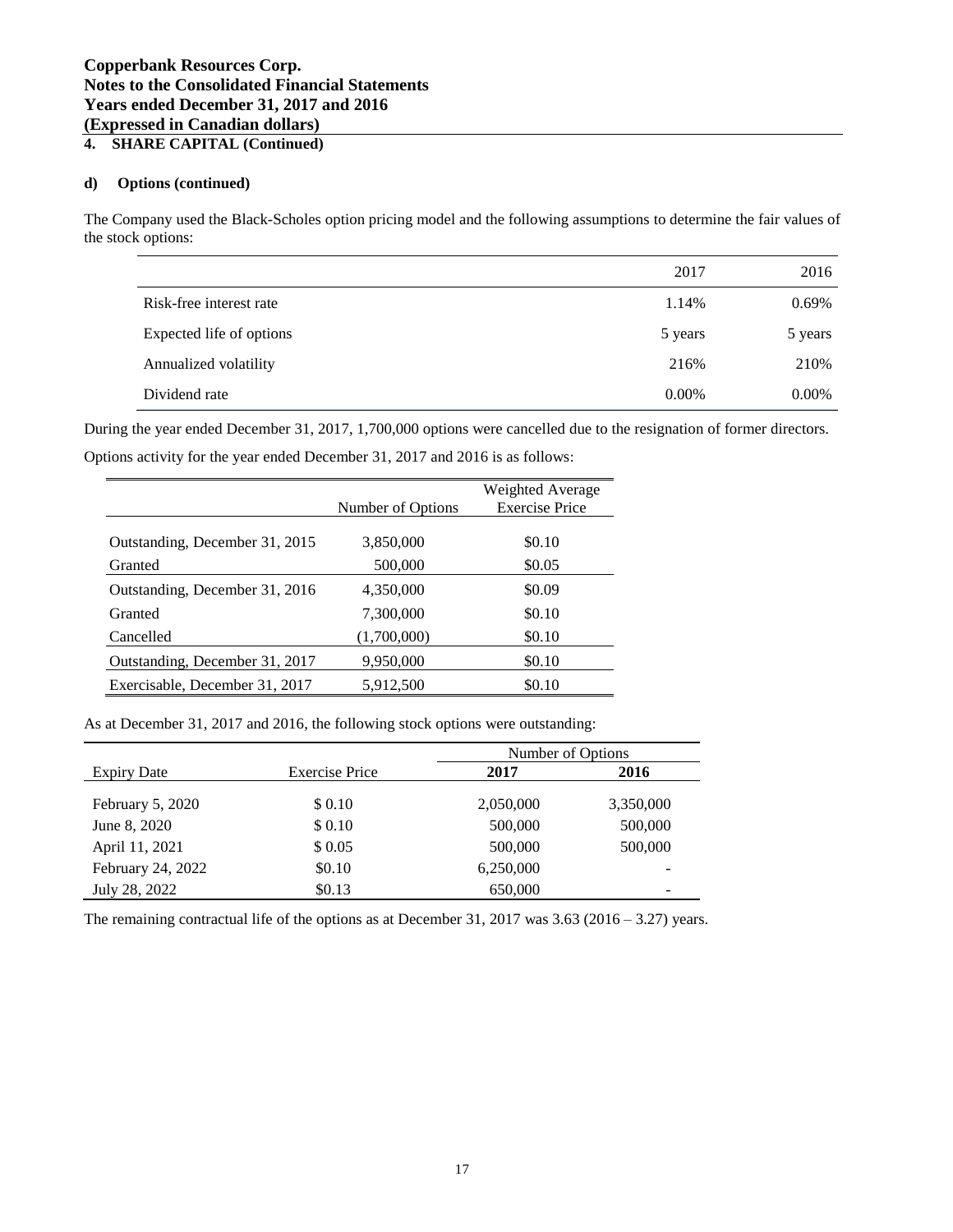# **5. RESOURCE PROPERTIES**

|                                                                     | Pyramid,<br>Alaska |
|---------------------------------------------------------------------|--------------------|
| Balance, December 31, 2015                                          | 4,150,362          |
| Annual option fees and maintenance of<br>permits                    | 483,713            |
| Balance, December 31, 2016<br>Annual option fees and maintenance of | 4.634.075          |
| permit                                                              | 145,359            |
| Infrastructure study                                                | 44,927             |
| Report and analysis                                                 | 85,945             |
| Drilling                                                            | 2,394,774          |
| Balance, December 30, 2017                                          | 7,305,080          |

#### **a) Pyramid property, Alaska**

The Company, through an amalgamation with Full Metal Minerals (USA) Inc. ("Full Metal"), acquired its interest in the Pyramid Project in 2014. Full Metal has an option agreement ("Pyramid Agreement") with The Aleut Corporation ("TAC"), an Alaska Regional Native Corporation for the acquisition of a 100% interest in subsurface mineral rights covering the Pyramid project.

The commitment related to the Pyramid property is as follows:

1) Pay the following cash payments:

| Date (on or before) | Amount (USD)\$ |                                         |
|---------------------|----------------|-----------------------------------------|
| January 1, 2011     | 35,000         | (paid)                                  |
| January 1, 2012     | 40,000         | (paid)                                  |
| January 1, 2013     | 45,000         | (paid)                                  |
| January 1, 2014     | 50,000         | (paid)                                  |
| January 1, 2015     | 55,000         | (paid)                                  |
| January 1, 2016     | 60,000         | (paid)                                  |
| January 1, 2017     | 60,000         | (shares issued in lieu of cash in 2016) |

In addition to the cash payment above, the Company agreesthat during the option period, the Company will pay US\$20,000 per period noted above for the rights to use materials on the property.

2) Incur \$4,500,000 of exploration expenditures by December 31, 2016, which has been met.

At any time prior to December 31, 2016, the Company could have entered into a mining lease with TAC. Upon entry into the mining lease, the Company will make annual advanced royalty payments escalating from US\$25,000 in the first year to US\$400,000 on the sixteenth anniversary and subsequent years. In the event of the Company delivering a feasibility study, the Company will transfer 100,000 of its own common shares to TAC, subject to approval from the TSX Venture Exchange. Upon commencement of commercial production, the Company will pay a net smelter return ("NSR") royalty to TAC of 2.5% for all commodities, except for gold and other precious metals. For gold and other precious metals, the Company will pay a sliding scale NSR royalty of 2% to 5% depending on the price of gold.

The Company has not entered into a mining lease with TAC as at December 31, 2017.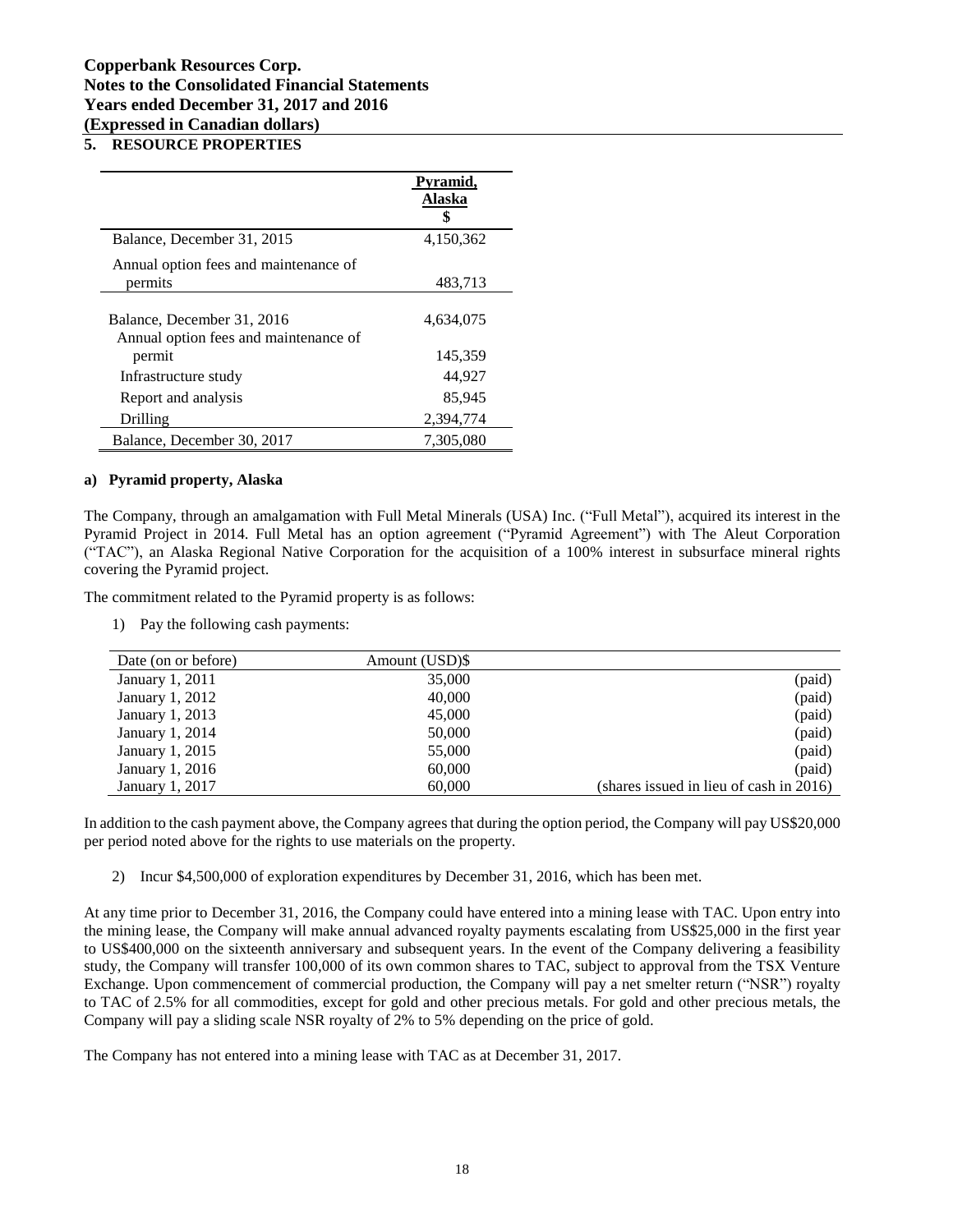# **5. RESOURCE PROPERTIES (Continued)**

# **a) Pyramid property, Alaska (continued)**

#### Option agreement with Antofagasta Minerals

On August 6, 2010, Full Metal entered into an option agreement with Antofagasta Mineralsto explore the Pyramid property claims. Antofagasta Minerals can earn an initial 51% interest by fulfilling the following:

- 1) Pay a total of US\$200,000 by August 20, 2014 (received); and
- 2) Incur a total of US\$6,000,000 in exploration expenditures by August 20, 2014 (incurred).

During the year ended May 31, 2013, Antofagasta Minerals completed all required cash payments and exploration expenditures, and therefore earned a 51% interest in the Pyramid property. All exploration expenditures were incurred by the Company and subsequently reimbursed by Antofagasta Minerals. The schedule of Pyramid mineral property costs does not include these costs.

Antofagasta Minerals can further earn an additional 14% interest for a total aggregate 65% interest by preparing and delivering at its sole cost, a scoping study costing a minimum of US\$4,000,000 in expenditures within two years of earning a 51% initial interest. Antofagasta Minerals can then earn an additional 15% interest for a total 80% interest by funding at its sole cost a feasibility study on the Pyramid property project within two years after obtaining the additional 15% interest. Antofagasta Minerals is also required to reimburse the Company for certain of its obligations relating to the Aleut Agreement – Pyramid, the Shumagin Letter Agreement and the TDX Agreement (collectively, the "Property Agreements").

# Reacquisition of Antofagasta Minerals' interest

On March 5, 2014 (the "Assignment Date"), Full Metal reacquired the 51% interest in the Pyramid property (the "Assignment Agreement") previously earned by Antofagasta Minerals under the 2010 option agreement discussed above.

- i. Certain provisions in the Assignment Agreement, if triggered, would require the First Assignment Payment to become due and payable within 15 days after the occurrence of an accelerating event. The accelerating event is defined in the Assignment Agreement as not maintaining in good standing, one or all of, the Property Agreements, with the term "good standing" having a meaning as defined in each of the Property Agreements regarding the terms and conditions of default.
- ii. Shumagin Agreement Pyramid Surface Rights:

On August 5, 2011, Full Metal and Shumagin Corporation, an Alaska Native Village Corporation, signed an agreement for a surface rights mining Exploration Agreement and Option to Lease in respect of the Pyramid property. The agreement terms include annual cash payments totaling US\$290,000 through December 31, 2016 (US\$70,000 paid, US\$50,000 of which was paid by Antofagasta Minerals).

As at December 31, 2016, a payable of \$107,416 (US\$80,000) was accrued, which was fully paid in 2017.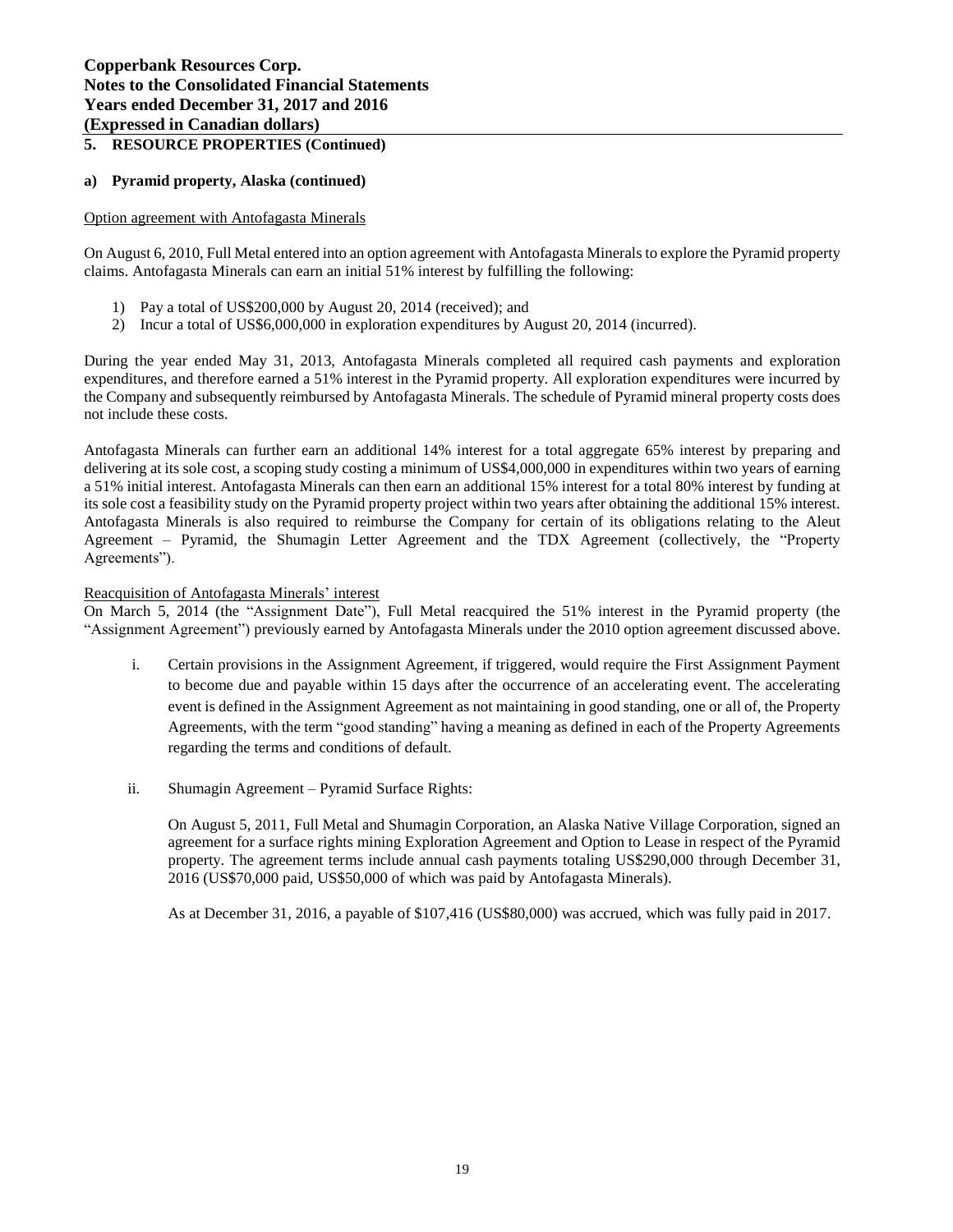# **5. RESOURCE PROPERTIES (Continued)**

#### **a) Pyramid property, Alaska (continued)**

iii. TDX Agreement – Pyramid Surface Rights:

On July 15, 2010, Full Metal and TDX Pyramid LLC ("TDX Pyramid"), an affiliate of an Alaska Native Village Corporation, signed an Exploration Agreement with Option to Lease covering surface lands at the Pyramid property. Under this agreement, the Company must make an initial option payment of US\$15,000 (paid by Antofagasta Minerals) upon the effective date of the agreement, and annual cash payments totaling US\$171,000 over seven years, of which US\$52,000 has been paid from 2012 through 2014 (paid by Antofagasta Minerals). At any time prior to December 31, 2016, the Company may enter into a Lease Agreement with TDX Pyramid. On or before the effective date of the lease and then on or before each anniversary during the term of the lease until there is commercial production, the Company shall pay to TDX Pyramid an annual rental equal to 10% of the fair market value of the lease area.

The Company terminated the surface right agreement during 2016 with US\$100,000 of which \$40,000 was paid in fiscal 2016 and the remaining was paid in early 2017.

In July 2017, the Company entered into an amendment for the Assignment Agreement with respect to its interest in the Pyramid Property with Antofagasta Minerals. Total consideration, after the amendment is comprised of the following:

- o Payment of US\$ 150,000 cash and issuance of 1,000,000 common shares of the Company to Antofagasta Minerals by March 4, 2019.
- o Payment of US\$ 5,500,000 cash upon the occurrence of a construction decision in respect of the Pyramid Project.
- o Payment of US\$2,500,000 cash upon the commencement of commercial production in respect of the Pyramid Project.

#### **b) Contact Property, Nevada**

The Company owns a 100% interest in the Contact property located in Elko County, Nevada.

The Company has deposited \$2,509 (2016 - \$2,685) with the Bureau of Land Management, Nevada, for potential reclamation costs. This property was fully impaired during fiscal 2015. Since the impairment, the Company has been paying all the required permit maintenance to maintain the title in good standing.

#### **6. RELATED PARTY TRANSACTIONS**

During the year ended December 31, 2017 and 2016, the Company incurred the following transactions with key management members and the directors of the Company:

|                              |                                    | 2017    | 2016    |
|------------------------------|------------------------------------|---------|---------|
|                              | Nature                             |         |         |
| Key management               | Rent                               | 24,000  | 18,000  |
| Key management               | Management fees                    | 331.048 | 252,000 |
|                              | Technical services for the mineral |         |         |
| <b>Directors</b>             | properties                         | 57.786  | 17,463  |
| Key management and directors | Share-based payments               | 243,464 | 16,253  |

Included in the Company's due to related party is an amount owing to key management members and directors of \$29,994 (2016 - \$26,231). Due to related party has the same terms as the Company's trade payable, which is unsecured and noninterest-bearing and due with no specific terms.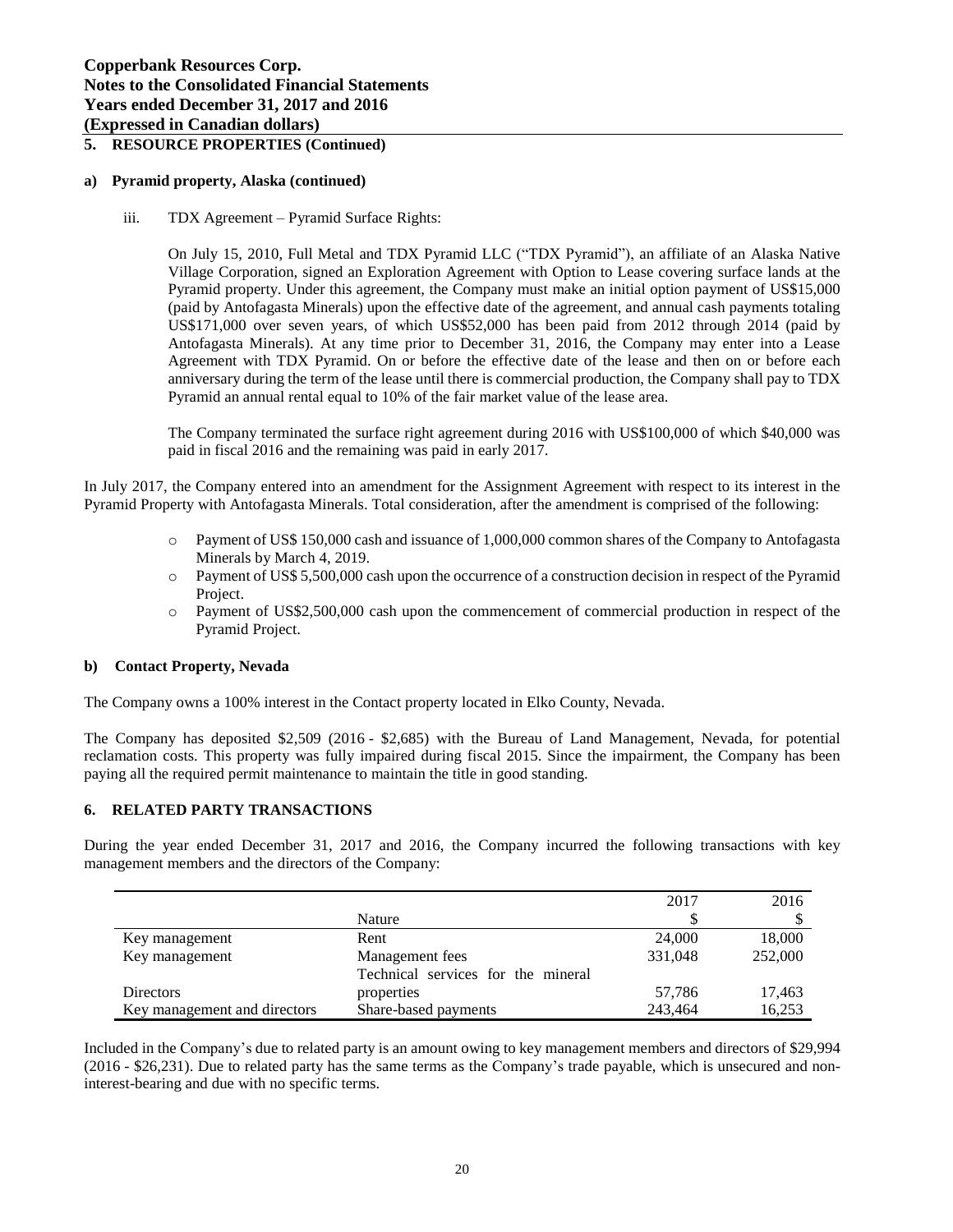## **6. RELATED PARTY TRANSACTIONS (Continued)**

The Company issued 1,775,629 common shares to its CEO and CFO for the settlement of payables totaling \$205,300 (Note 4(b)). The Company also recorded a prepaid of \$10,500 to a director of the Company.

During the year ended December 31, 2017, the CEO advanced \$400,000 to the Company for a future private placement. The amount was settled with the issuance of 5,000,000 common shares on May 11, 2017, which was part of the 22,500,000 share issuance for \$0.08 per share under a private placement (Note 4(b)).

# **7. NOTE RECEIVABLE**

During the year ended December 31, 2016, the Company sold a vehicle was fully depreciated for total proceeds of US\$25,000. The Company received US\$10,000 cash, \$1,000 rent credits and a US\$14,000 promissory note. The promissory note was paid through the issuance of a five-year note receivable bearing interest at 4% per annum for US\$14,000, with blended monthly payments of \$257. During the year ended December 31, 2017, the note receivable holder made additional payments, and the total payments during 2017 was US\$5,000.

As at December 31, 2017, the note receivable balance is \$8,326 (2016 - \$15,141). During the year ended December 31, 2017, \$468 (2016 – \$434) in interest related to the note receivable was paid.

# **8. SEGMENTED INFORMATION**

The Company operates primarily in one business segment, which is the exploration and development of resource properties located in the United States. The Company's non-current assets was \$7,307,589 (2016 - \$4,636,760), which comprised mainly of resource properties and a reclamation bond that are in the United States.

#### **9. INCOME TAXES**

Income tax expense differs from the amount that would be computed by applying the statutory income tax rate of 26% (2016 - 26%) to income before income taxes. The reasons for the differences are as follows:

|                                       | 2017<br>\$  | 2016       |
|---------------------------------------|-------------|------------|
| Loss before income tax                | (1,516,327) | (634, 728) |
| Statutory income tax rate             | 26%         | 26%        |
|                                       | (394, 245)  | (165,029)  |
| Items not deductible for tax purposes | 105,289     | 9,392      |
| Change in timing differences          | 101,749     | 39,716     |
| Unrecognized tax benefits             | 187,207     | 115,921    |
| Total income taxes                    |             |            |

The tax effected items that give rise to significant portions of the deferred income tax assets and deferred income tax liabilities at December 31, 2017 and 2016 are presented below:

|                                     | 2017                     | 2016 |         |
|-------------------------------------|--------------------------|------|---------|
| Deferred income tax assets          |                          |      |         |
| Non-capital losses                  | 636,476<br>S             |      | 519,333 |
| Deferred income tax liability       |                          |      |         |
| Resource properties                 | (636, 476)               |      |         |
| Net deferred income tax liabilities | $\overline{\phantom{a}}$ |      |         |
|                                     |                          |      |         |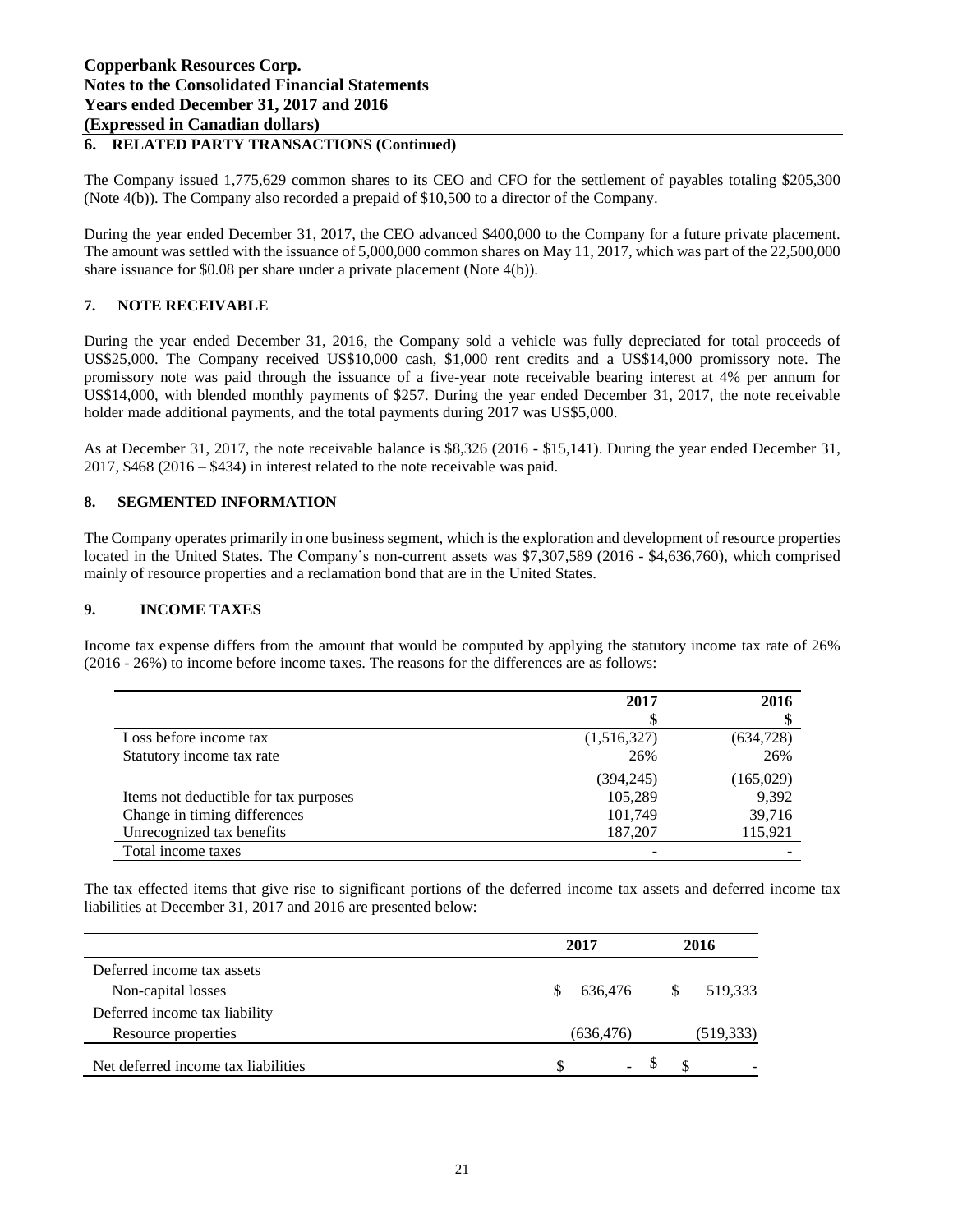# **9. INCOME TAXES (Continued)**

The Company recognizes tax benefits on losses or other deductible amounts where the probable criteria for the recognition of deferred tax assets have been met.

The Company's unrecognized deductible temporary differences and unused tax losses for which no deferred tax asset is recognized consist of the following amounts:

|                                               | 2017         |   |            |
|-----------------------------------------------|--------------|---|------------|
| Resource properties                           | \$16,208,740 | S | 16,208,740 |
| Non-capital losses                            | 9,365,048    |   | 8,550,491  |
| Property and equipment                        | 485          |   | 488        |
| Share issuance cost                           | 49.467       |   | 89,912     |
| Capital losses                                | 41,848       |   | 41,845     |
| Unrecognized deductible temporary differences | \$25,665,588 |   | 24,891,476 |

As at December 31, 2017, the Company has US non-capital losses of approximately \$7.3 million that may be applied to reduce future US taxable income. The Company also has Canadian non-capital losses of approximately \$4.4 million that may be applied to reduce future Canadian taxable income expiring in 2029.

# **10. FINANCIAL INSTRUMENTS**

The Company's financial instruments are exposed to a number of financial and market risks, including credit, interest rate, liquidity and commodity risks. The Company may, or may not, establish from time to time active policies to manage these risks. The Company does not currently have in place any active hedging or derivative trading policies to manage these risks since the Company's management does not believe that the current size, scale and pattern of cash flow of its operations would warrant such hedging activities. There was no change in the management of the financial risks compared to the prior year.

# **Credit risk**

Credit risk is the risk of potential loss to the Company if the counterparty to a financial instrument fails to meet its contractual obligations.

The financial instruments that potentially subject the Company to a significant concentration of credit risk consist of cash and cash equivalents. The Company mitigates its exposure to credit loss associated with cash and cash equivalents by placing its cash and cash equivalents in a major financial institution. As at December 31, 2017, the Company had cash equivalents of \$2,300 in term deposits (2016 - \$2,300).

#### **Liquidity risk**

Liquidity risk is the risk that the Company may be unable to meet its financial obligations as they fall due or that it will be required to meet them at excessive cost. The Company reviews its working capital position regularly to ensure there is sufficient capital in order to meet short-term business requirements, after taking into account the Company's holdings of cash. The Company's cash is invested in business accounts, which are available on demand. The Company manages its liquidity risk mainly through raising funds from private placements and amounts from related parties.

The Company's operating cash requirements are continuously monitored and adjusted as input variables change. As these variables change, liquidity risks may necessitate the need for the Company to pursue equity issuances, obtain project or debt financing, or enter into joint arrangements. There is no assurance that the necessary financing will be available in a timely manner.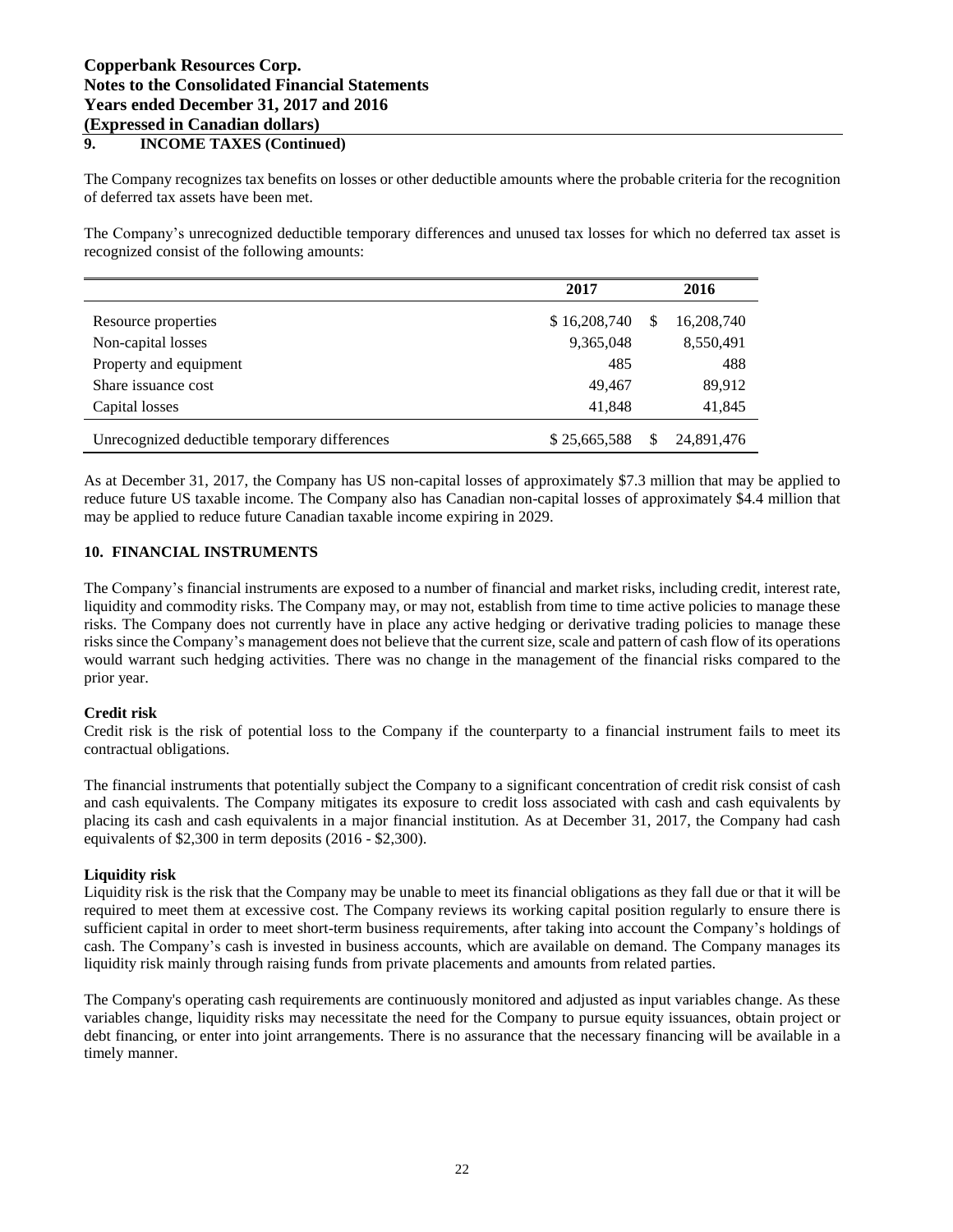# **10. FINANCIAL INSTRUMENTS (Continued)**

At December 31, 2017, the Company had cash and cash equivalents of \$83,607 (2016 - \$47,316) available to apply against short-term business requirements and current liabilities of \$411,869 (2016 - \$235,590). All of the liabilities presented as accounts payable and accrued liabilities are due within 90 days of year-end.

# **Commodity risk**

The Company is subject to commodity price risk arising from the fluctuation of metal price beyond the Company's control. The Company may have difficulties to identify and acquire economically viable projects for the Company to invest in if metal prices are depressed in an extended period.

#### **Interest rate risk**

The Company is exposed to the risk that the value of financial instruments will change due to movements in market interest rates. As of December 31, 2017 and 2016, the Company has no interest-bearing debt with long-term maturities, and therefore does not believe that interest rate risk is significant. The Company does not use derivative instruments to reduce its interest rate risk as the Company's management believes that the likely financial impact of interest rate changes does not justify using derivatives.

# **Foreign currency risk**

Foreign currency risk is the risk that the fair value of the Company's assets and liabilities will fluctuate due to changes in foreign exchange rates.

The Company is exposed to foreign currency risk to the extent that monetary assets and liabilities held by the Company are not denominated in its functional currency. The Company does not manage currency risk through hedging or other currency management tools.

As at December 31, 2017 and 2016, the Company's net exposure to foreign currency risk on its financial instruments is as follows:

|                            | 2017       | 2016          |
|----------------------------|------------|---------------|
| Cash                       | US\$ 1,402 | US\$<br>1,964 |
| Other receivables          | 6,637      | 11,856        |
|                            | US\$ 8,039 | US\$ 13,820   |
| Canadian dollar equivalent | 10,085     | 18,556        |

A 5% (2016 - 5%) change in the US dollar against the Canadian dollar at December 31, 2017 would result in a change of approximately \$500 (2016 - \$927) in comprehensive loss.

#### **Fair value**

Financial assets and liabilities that are recognized on the statement of financial position at fair value can be classified in a hierarchy that is based on the significance of the inputs used in making the measurements. The levels in the hierarchy are: Level 1 - quoted prices (unadjusted) in active markets for identical assets or liabilities; Level 2 - inputs other than quoted prices included within Level 1 that are observable for the asset or liability, either directly (that is, as prices) or indirectly (that is, derived from prices); and Level 3 - inputs for the asset or liability that are not based on observable market data (that is, unobservable inputs).

The Company does not have financial instruments measured at fair value.

The Company's financial instruments consists of cash and cash equivalents, other receivable (net of GST receivable), accounts payable and accrued liabilities, and due to related parties. The fair values of these financial instruments approximate their carrying value due to their short-term nature.